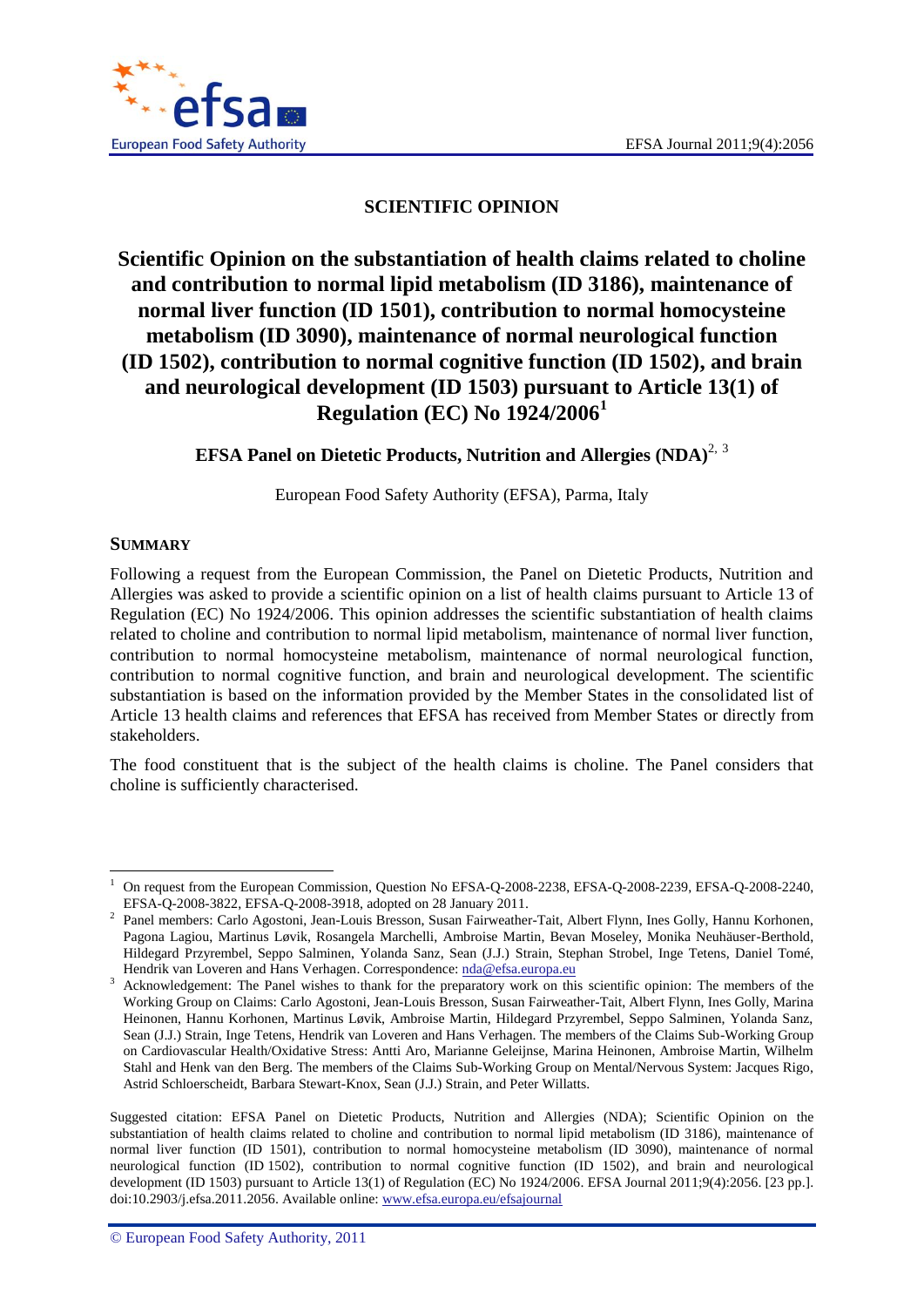

#### **Contribution to normal lipid metabolism**

The claimed effect is "choline is needed for lipids metabolism". The target population is assumed to be the general population. The Panel considers that contribution to normal lipid metabolism is a beneficial physiological effect.

It is well established that choline functions as a precursor of phospholipids, and plays a role in the structural integrity of cell membranes. Phosphatidylcholine is the predominant phospholipid in cell membranes. It is also well established that choline plays a role in lipid and cholesterol transport and metabolism.

The Panel concludes that a cause and effect relationship has been established between the consumption of choline and contribution to normal lipid metabolism.

#### **Maintenance of normal liver function**

The claimed effect is "maintaining healthy liver functioning". The target population is assumed to be the general population. The Panel notes that the claimed effect refers to the maintenance of normal liver function. The Panel considers that maintenance of normal liver function is a beneficial physiological effect.

It is well established that choline deficiency is associated with liver damage (elevated serum alanine aminotransferase activity) and the development of fatty liver (hepatosteatosis) in humans fed cholinefree total parenteral nutrition solutions, as well as in men and post-menopausal women (but not in premenopausal women) fed choline-deficient diets or a choline-deficient diet with adequate amounts of methionine, folate and occasionally vitamin B12; these effects can be reversed by the administration of dietary choline.

The Panel concludes that a cause and effect relationship has been established between the consumption of choline and maintenance of normal liver function.

### **Contribution to normal homocysteine metabolism**

The claimed effect is "reduction in homocysteine levels". The target population is assumed to be the general population. In the context of the proposed wordings and the references provided, the Panel assumes that the claimed effect refers to the maintenance of normal blood concentrations of homocysteine by contributing to normal homocysteine metabolism. The Panel considers that contribution to normal homocysteine metabolism is a beneficial physiological effect.

In weighing the evidence, the Panel took into account that choline can be a precursor for the formation of betaine, that betaine can act as a methyl donor in the remethylation of homocysteine in the liver by the enzyme betaine-homocysteine methyltransferase, that choline depleted diets tend to increase plasma concentrations of homocysteine, that a human intervention study showed a significant decrease in plasma concentrations of homocysteine following choline administration, and that two observational studies supported the inverse association between dietary choline and blood concentrations of homocysteine.

On the basis of the data presented, the Panel concludes that a cause and effect relationship has been established between the consumption of choline and contribution to normal homocysteine metabolism.

#### **Maintenance of normal neurological function**

The claimed effect is "cognitive, memory functioning; neurological functioning". The target population is assumed to be the general population. The Panel considers that maintenance of normal neurological function is a beneficial physiological effect.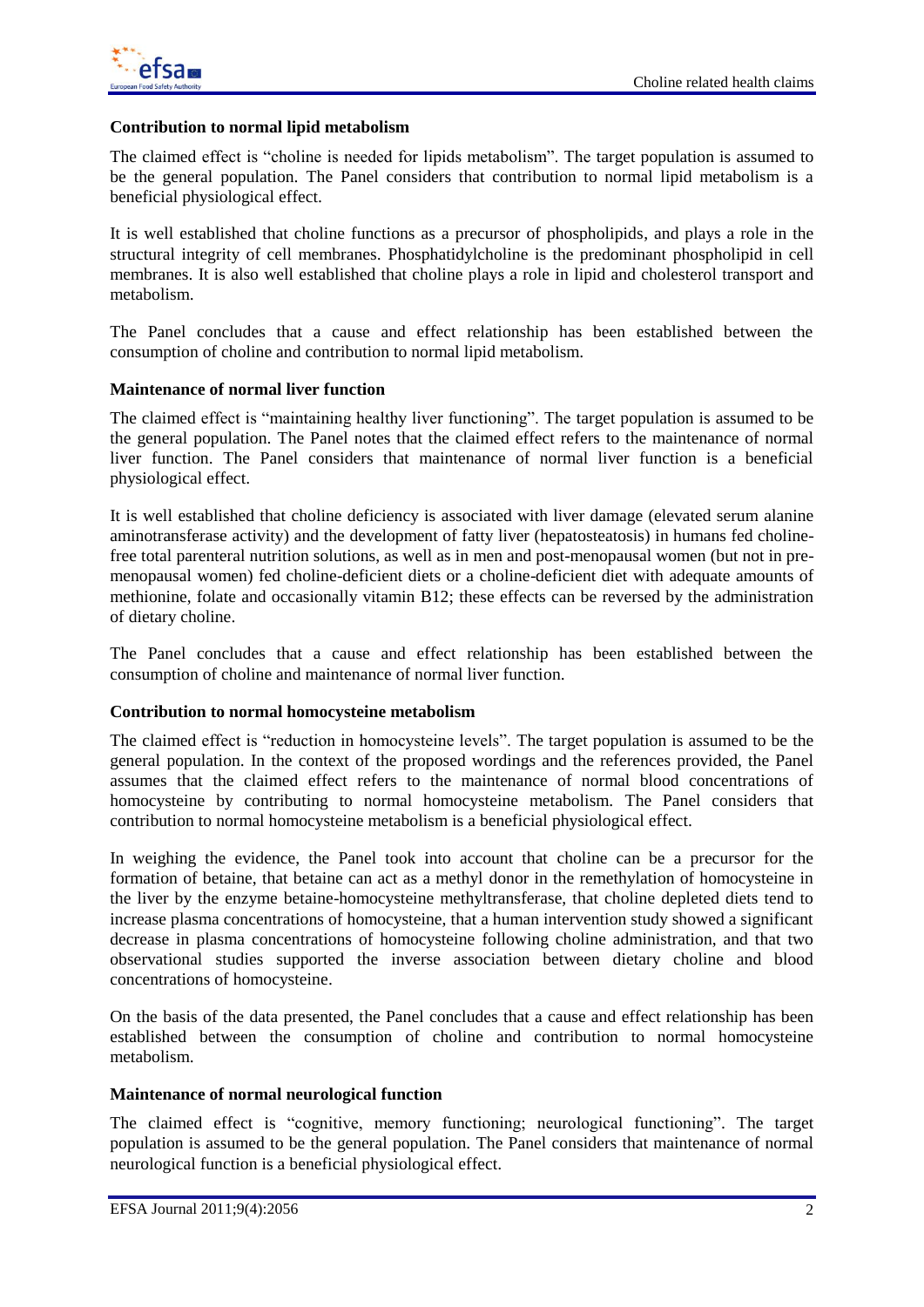

No references were provided from which conclusions could be drawn for the scientific substantiation of the claimed effect.

On the basis of the data presented, the Panel concludes that a cause and effect relationship has not been established between the consumption of choline and the maintenance of neurological function.

### **Contribution to normal cognitive function**

The claimed effect is "cognitive, memory functioning; neurological functioning". The target population is assumed to be the general population. The Panel considers that contribution to normal cognitive function is a beneficial physiological effect.

No references were provided from which conclusions could be drawn for the scientific substantiation of the claimed effect.

On the basis of the data presented, the Panel concludes that a cause and effect relationship has not been established between the consumption of choline and contribution to normal cognitive function.

### **Brain and neurological development**

The claimed effect is "development". In the context of the proposed wordings and the clarifications provided by Member States, the Panel assumes that the claimed effect is related to brain and neurological development, which is interpreted by the Panel as children's development.

The Panel notes that claims related to children's development and health are outside the scope of Article 13 of Regulation (EC) No 1924/2006.

### **Conditions and possible restrictions of use**

The Panel notes that no dietary reference values for choline have been established in the EU. There are no reliable intake data and there are no indications of inadequate choline intakes available in the EU. The Panel also notes that dietary references values (adequate intakes) have been established outside the EU for different population subgroups. A nutrient content claim has been authorised in the United States based on the adequate intake for adult males (550 mg of choline per day).

### **KEY WORDS**

Choline, liver, neurological function, cognition, homocysteine, lipid metabolism, health claims.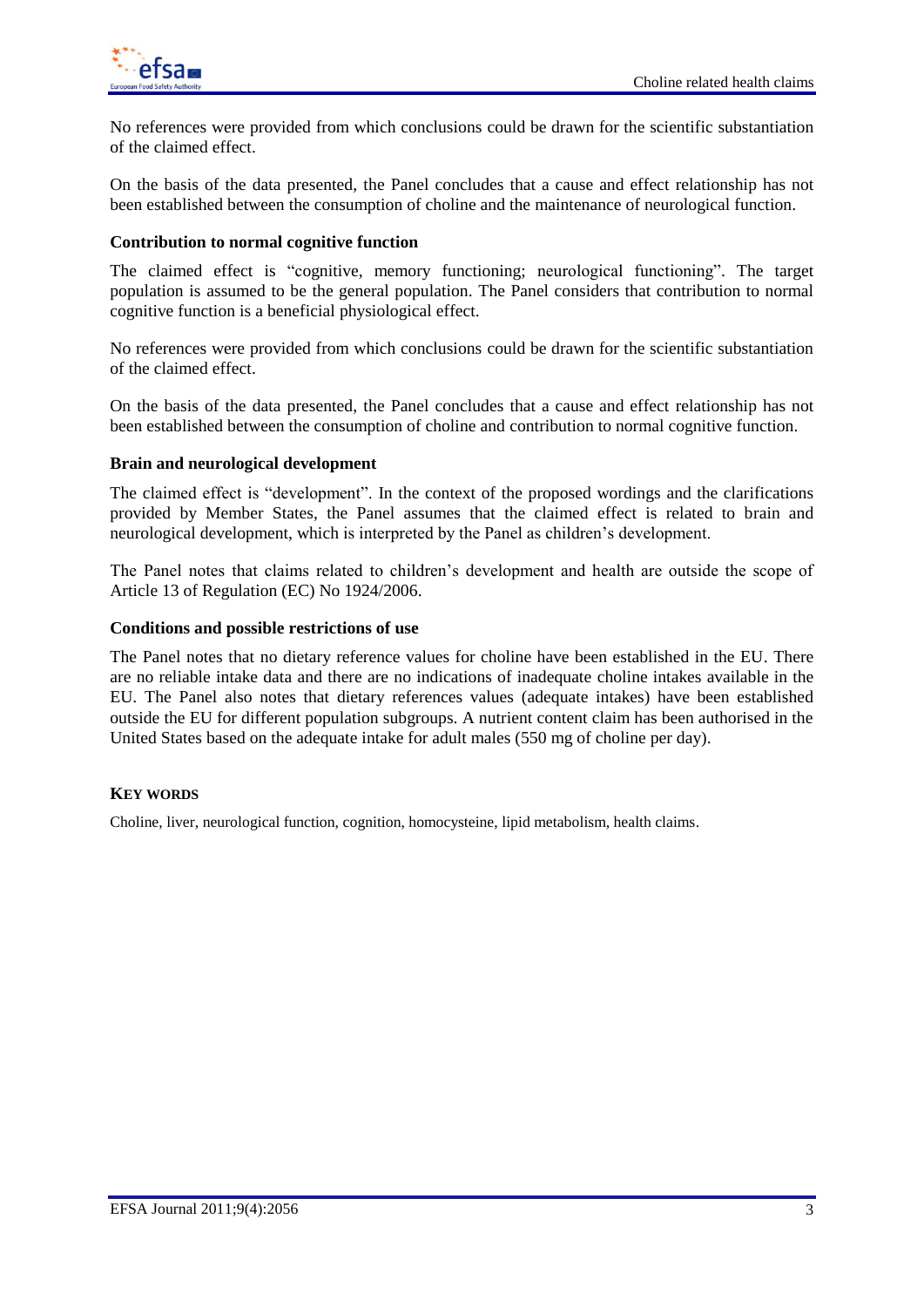

## <span id="page-3-0"></span>**TABLE OF CONTENTS**

| $\mathbf{1}$ . |  |  |
|----------------|--|--|
| $2_{-}$        |  |  |
| 2.1.           |  |  |
| 2.2.           |  |  |
| 2.3.           |  |  |
| 2.4.           |  |  |
| 2.5.           |  |  |
| 2.6.           |  |  |
| 3.             |  |  |
| 3.1.           |  |  |
| 3.2.           |  |  |
| 3.3.           |  |  |
| 3.4.           |  |  |
| 3.5.           |  |  |
|                |  |  |
| 4.1.           |  |  |
| 4.2.           |  |  |
| 4.3.           |  |  |
| 5.             |  |  |
|                |  |  |
|                |  |  |
|                |  |  |
|                |  |  |
|                |  |  |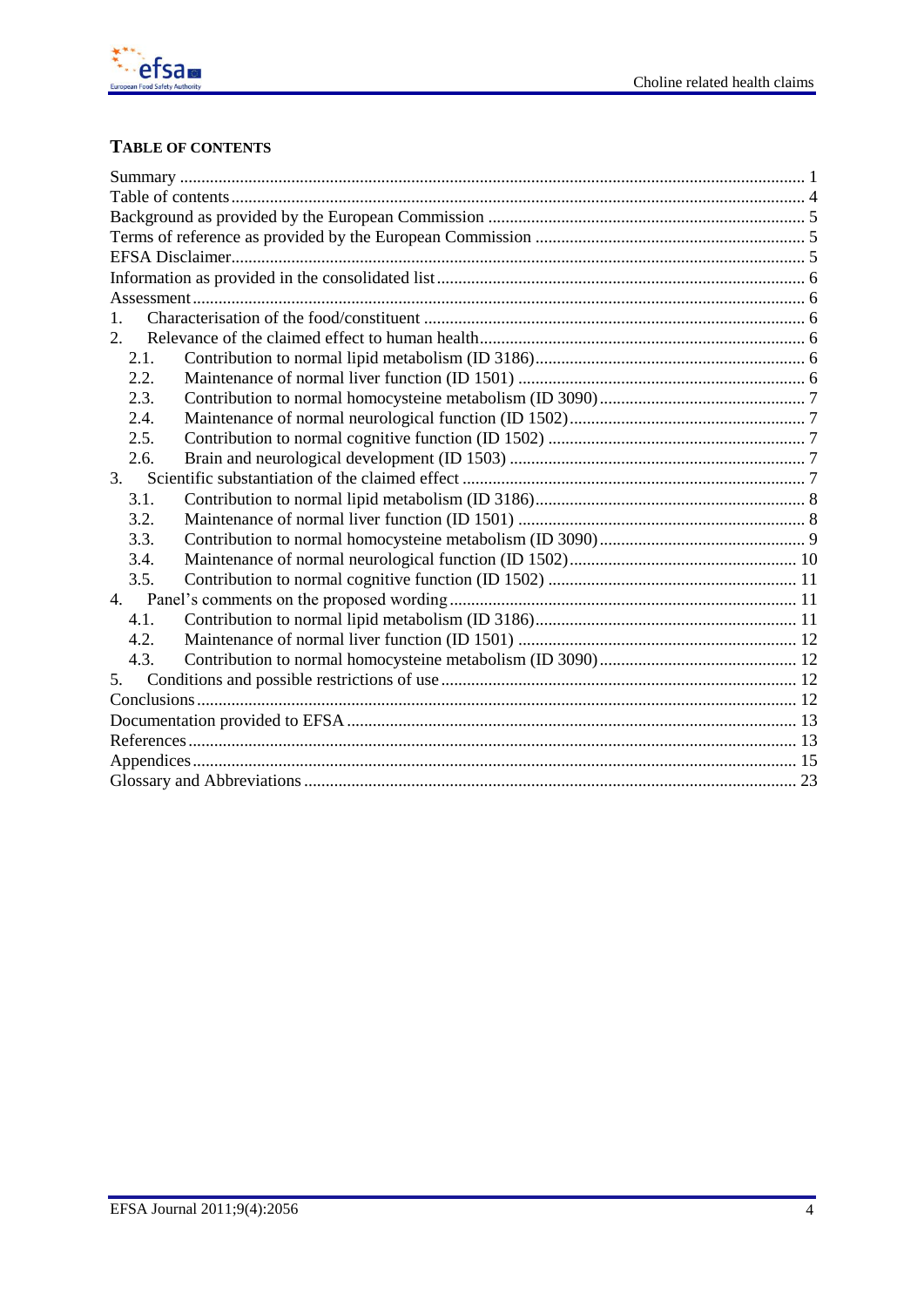

## <span id="page-4-0"></span>**BACKGROUND AS PROVIDED BY THE EUROPEAN COMMISSION**

See Appendix A

## <span id="page-4-1"></span>**TERMS OF REFERENCE AS PROVIDED BY THE EUROPEAN COMMISSION**

See Appendix A

## <span id="page-4-2"></span>**EFSA DISCLAIMER**

See Appendix B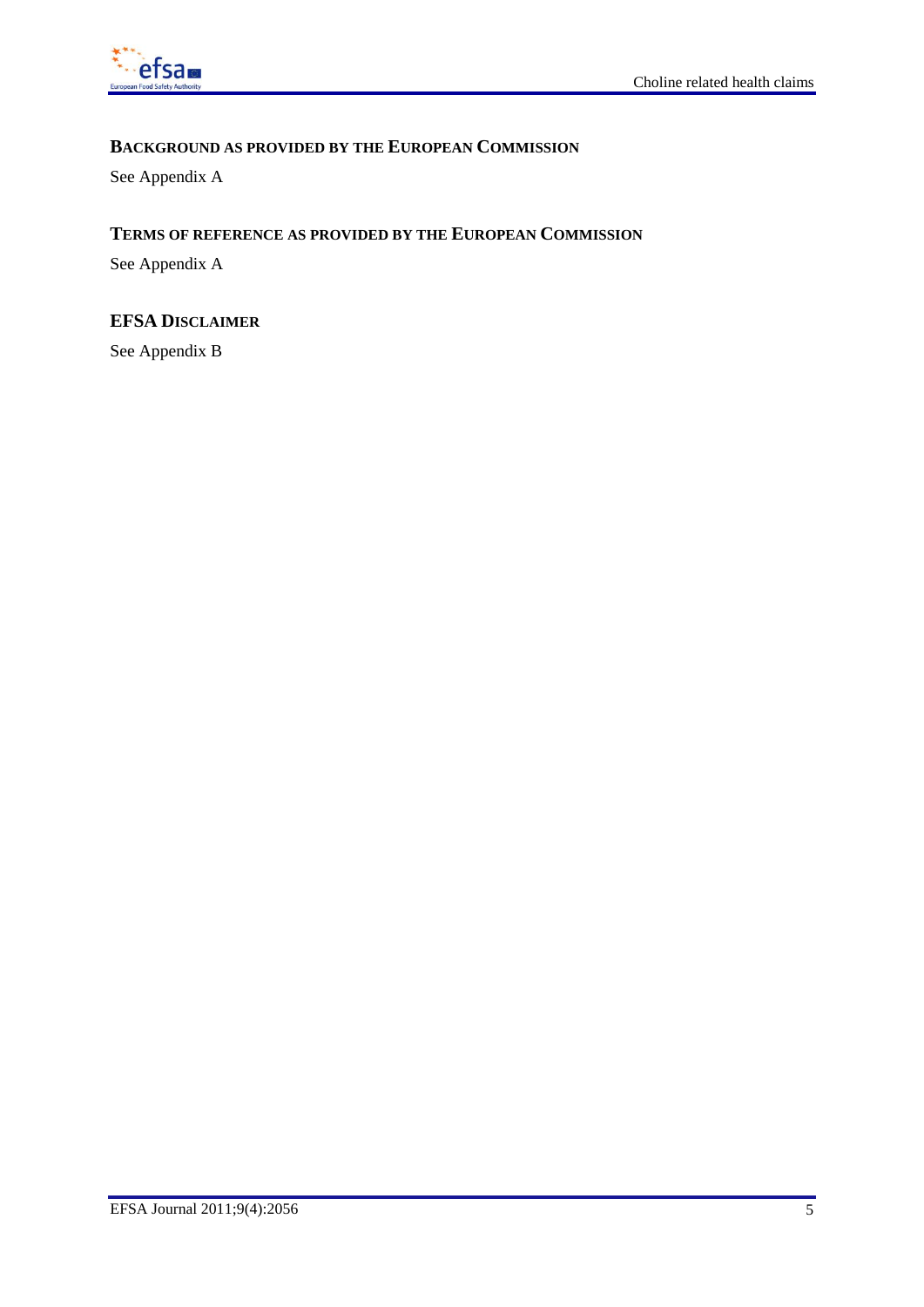### <span id="page-5-0"></span>**INFORMATION AS PROVIDED IN THE CONSOLIDATED LIST**

The consolidated list of health claims pursuant to Article 13 of Regulation (EC) No 1924/2006<sup>4</sup> submitted by Member States contains main entry claims with corresponding conditions of use and literature for similar health claims. EFSA has screened all health claims contained in the original consolidated list of Article 13 health claims which was received by EFSA in 2008 using six criteria established by the NDA Panel to identify claims for which EFSA considered sufficient information had been provided for evaluation and those for which more information or clarification was needed before evaluation could be carried out<sup>5</sup>. The clarifications which were received by EFSA through the screening process have been included in the consolidated list. This additional information will serve as clarification to the originally provided information. The information provided in the consolidated list for the health claims which are the subject of this opinion is tabulated in Appendix C.

### <span id="page-5-1"></span>**ASSESSMENT**

### <span id="page-5-2"></span>**1. Characterisation of the food/constituent**

The food constituent that is the subject of the health claim is choline.

Choline (2-hydroxyethyl-N,N,N-trimethylammonium chloride) is a quaternary ammonium cation generally present in foods either with a chloride counterion (chloride salt) or bound to an acetyl group (acetylcholine), to a cytidine diphosphate group (citicoline) or, mainly, to a phosphatidyl group (lecithin) as in milk, liver, eggs and peanuts. Choline is also synthesised in the body. In supplements, choline is mostly present as choline chloride or as phosphatidylcholine, isolated from soy or egg yolk.

Choline is measurable in foods by established methods. This evaluation applies to choline present in foods, and to those forms consumed as food supplements.

The Panel considers that the food constituent, choline, which is the subject of the health claims, is sufficiently characterised.

### <span id="page-5-3"></span>**2. Relevance of the claimed effect to human health**

### <span id="page-5-4"></span>**2.1. Contribution to normal lipid metabolism (ID 3186)**

The claimed effect is "choline is needed for lipids metabolism". The Panel assumes that the target population is the general population.

The Panel considers that contribution to normal lipid metabolism is a beneficial physiological effect.

### <span id="page-5-5"></span>**2.2. Maintenance of normal liver function (ID 1501)**

The claimed effect is "maintaining healthy liver functioning". The Panel assumes that the target population is the general population.

The Panel notes that the claimed effect refers to the maintenance of normal liver function.

 $\overline{a}$ 

<sup>4</sup> Regulation (EC) No 1924/2006 of the European Parliament and of the Council of 20 December 2006 on nutrition and health claims made on foods. OJ L 404, 30.12.2006, p. 9–25.

<sup>&</sup>lt;sup>5</sup> Briefing document for stakeholders on the evaluation of Article 13.1, 13.5 and 14 health claims: <http://www.efsa.europa.eu/en/ndameetings/docs/nda100601-ax01.pdf>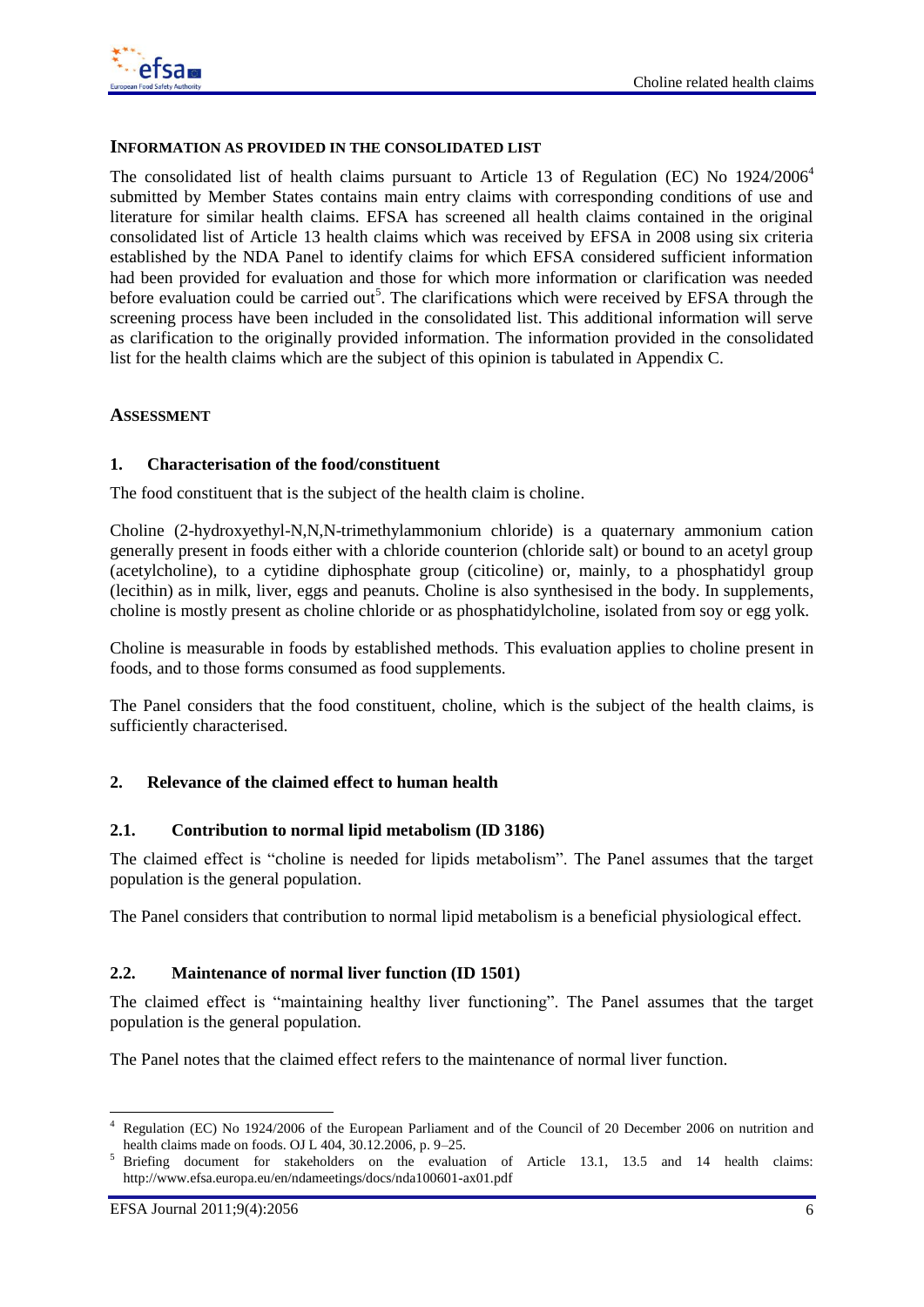The Panel considers that maintenance of normal liver function is a beneficial physiological effect.

### <span id="page-6-0"></span>**2.3. Contribution to normal homocysteine metabolism (ID 3090)**

The claimed effect is "reduction in homocysteine levels". The Panel assumes that the target population is the general population.

In the context of the proposed wordings and the references provided, the Panel assumes that the claimed effect refers to the maintenance of normal blood concentrations of homocysteine by contributing to normal homocysteine metabolism.

The Panel considers that contribution to normal homocysteine metabolism is a beneficial physiological effect.

### <span id="page-6-1"></span>**2.4. Maintenance of normal neurological function (ID 1502)**

The claimed effect is "cognitive, memory functioning; neurological functioning". The Panel assumes that the target population is the general population.

The Panel considers that maintenance of normal neurological function is a beneficial physiological effect.

### <span id="page-6-2"></span>**2.5. Contribution to normal cognitive function (ID 1502)**

The claimed effect is "cognitive, memory functioning; neurological functioning". The Panel assumes that the target population is the general population.

Cognitive function includes memory, attention (concentration), learning, intelligence and problem solving. These are well defined constructs and can be measured by validated psychometric cognitive tests.

The Panel considers that contribution to normal cognitive function is a beneficial physiological effect.

### <span id="page-6-3"></span>**2.6. Brain and neurological development (ID 1503)**

The claimed effect is "development".

In the context of the proposed wordings and the clarifications provided by Member States, the Panel assumes that the claimed effect is related to brain and neurological development, which is interpreted by the Panel as children's development.

The Panel notes that claims related to children's development and health are outside the scope of Article 13 of Regulation (EC) No 1924/2006.

## <span id="page-6-4"></span>**3. Scientific substantiation of the claimed effect**

Choline is a dietary component which is also formed endogenously in the body by methylation of phosphatidylethanolamine using S-adenosylmethionine as the methyl donor. Choline functions as a precursor of acetylcholine, phospholipids and betaine, and plays a role in the structural integrity of cell membranes, in methyl metabolism, in cholinergic neurotransmission, and in lipid and cholesterol transport and metabolism. Demand for dietary choline is dependent on the metabolic methyl-group exchange relationships between choline and methionine, folate and vitamin B12. With this type of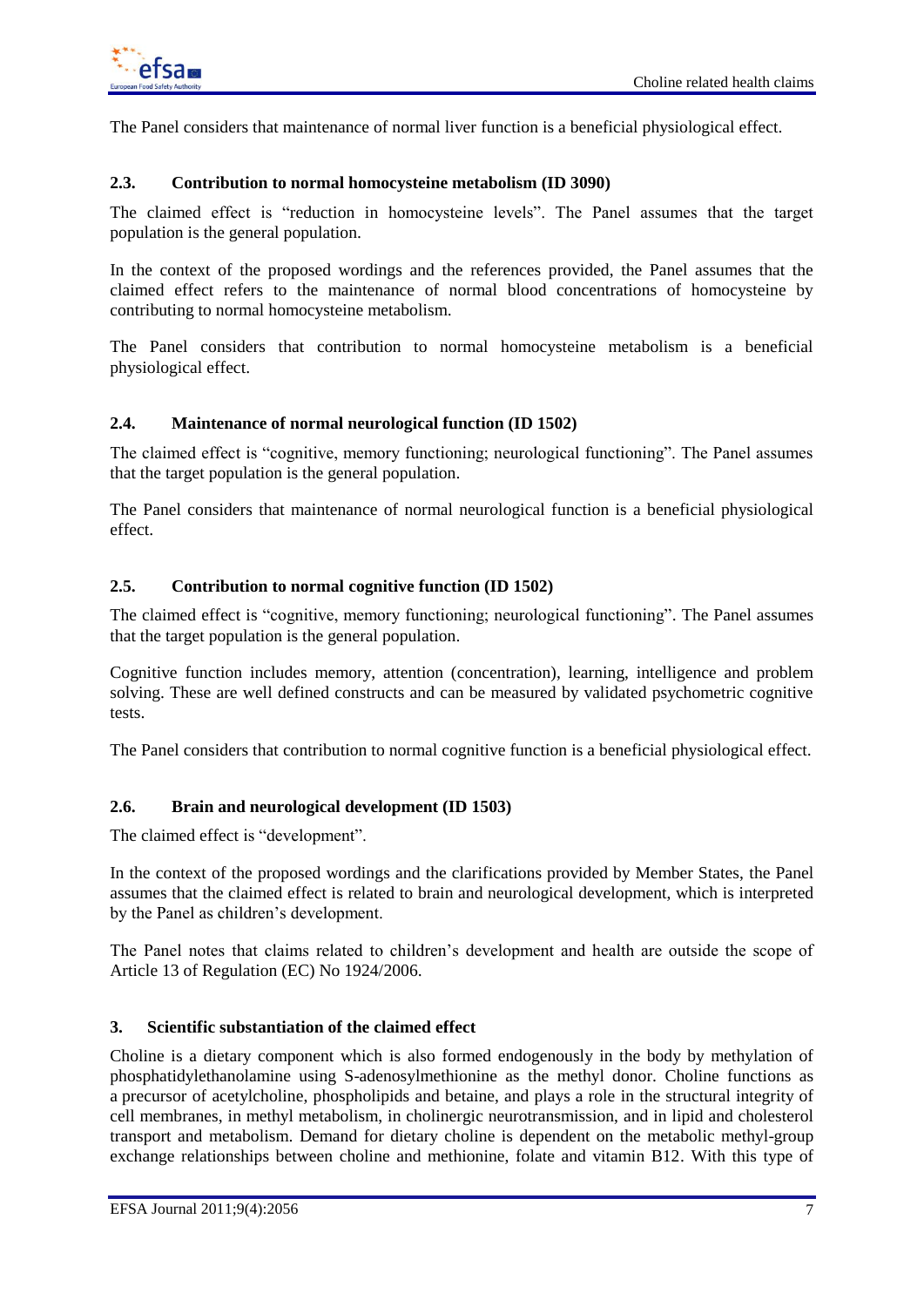nutrient interdependence, the designation of the essential nature of a nutrient will depend on whether *de novo* synthesis rates are adequate to meet the demand when other nutrients are available in amounts sufficient to sustain normal growth and function. In men with adequate folate and vitamin B12 status fed a choline-deficient diet, endogenous synthesis of choline may not be sufficient to cover needs, whereas little information is available with respect to other population subgroups (e.g. women, children and elderly subjects). The primary criterion to estimate adequate intakes of choline in the United States is the prevention of liver damage, as assessed by measuring serum alanine aminotransferase activity in the blood (IoM, 1998).

No dietary reference values for choline have been established in the EU. There are no reliable intake data, and no indications of inadequate choline intakes, available in the EU.

## <span id="page-7-0"></span>**3.1. Contribution to normal lipid metabolism (ID 3186)**

The six references provided in the consolidated list were one textbook and five narrative reviews on the metabolic effects of choline deficiency, on the absolute choline dependence of cultured cells, and on the dietary requirements of choline.

It is well established that choline functions as a precursor of phospholipids, and plays a role in the structural integrity of cell membranes (IoM, 1998). Phosphatidylcholine is the predominant phospholipid (>50 %) in the cell membranes. It is also well established that choline plays a role in lipid and cholesterol transport and metabolism. Dietary choline deficiency is associated with liver damage (elevated serum alanine aminotransferase activity) and the development of fatty liver (hepatosteatosis) in humans fed choline-deficient total parenteral nutrition solutions, as well as in men and post-menopausal women (but not in pre-menopausal women) fed choline-deficient diets (da Costa et al., 2005; Fischer et al., 2007; IoM, 1998; Kohlmeier et al., 2005; Zeisel, 2006). These effects can be reversed by the administration of dietary choline (Buchman et al., 1992; 1995; da Costa et al., 2005). Most of the choline-deficient diets used in these studies were adequate for methionine and folate, and for vitamin B12 in some cases. The effect of choline-deficient diets on lipid transport and metabolism, assessed by the amount of fat accretion in the liver, appears to depend on genetic variations of, for example, the 5,10-methylenetetrahydrofolate dehydrogenase, the phosphatidylethanolamine N-methyltransferase, and/or the choline dehydrogenase genes, as well as on oestrogen status (i.e. *de novo* choline synthesis of phosphatidylcholine is up-regulated by oestrogen) (da Costa et al., 2006; Kohlmeier et al., 2005).

No studies on specific effects of supplemental choline on lipid metabolism were included in the references provided.

The Panel concludes that a cause and effect relationship has been established between the consumption of choline and contribution to normal lipid metabolism.

## <span id="page-7-1"></span>**3.2. Maintenance of normal liver function (ID 1501)**

It is well established that choline deficiency is associated with liver damage (elevated serum alanine aminotransferase activity) and the development of fatty liver (hepatosteatosis) in humans fed cholinefree total parenteral nutrition solutions, as well as in men and post-menopausal women (but not in premenopausal women) fed choline-deficient diets (Kohlmeier et al., 2005) or a choline-deficient diet with adequate amounts of methionine, folate and occasionally vitamin B12 (da Costa et al., 2005; Fischer et al., 2007; IoM, 1998; Zeisel, 2006). These effects can be reversed by the administration of dietary choline (Buchman et al., 1992; 1995; da Costa et al., 2005). The effect of choline-deficient diets on fat accretion in the liver appears to depend on genetic variations of, for example, the 5,10-methylenetetrahydrofolate dehydrogenase, the phosphatidylethanolamine N-methyltransferase,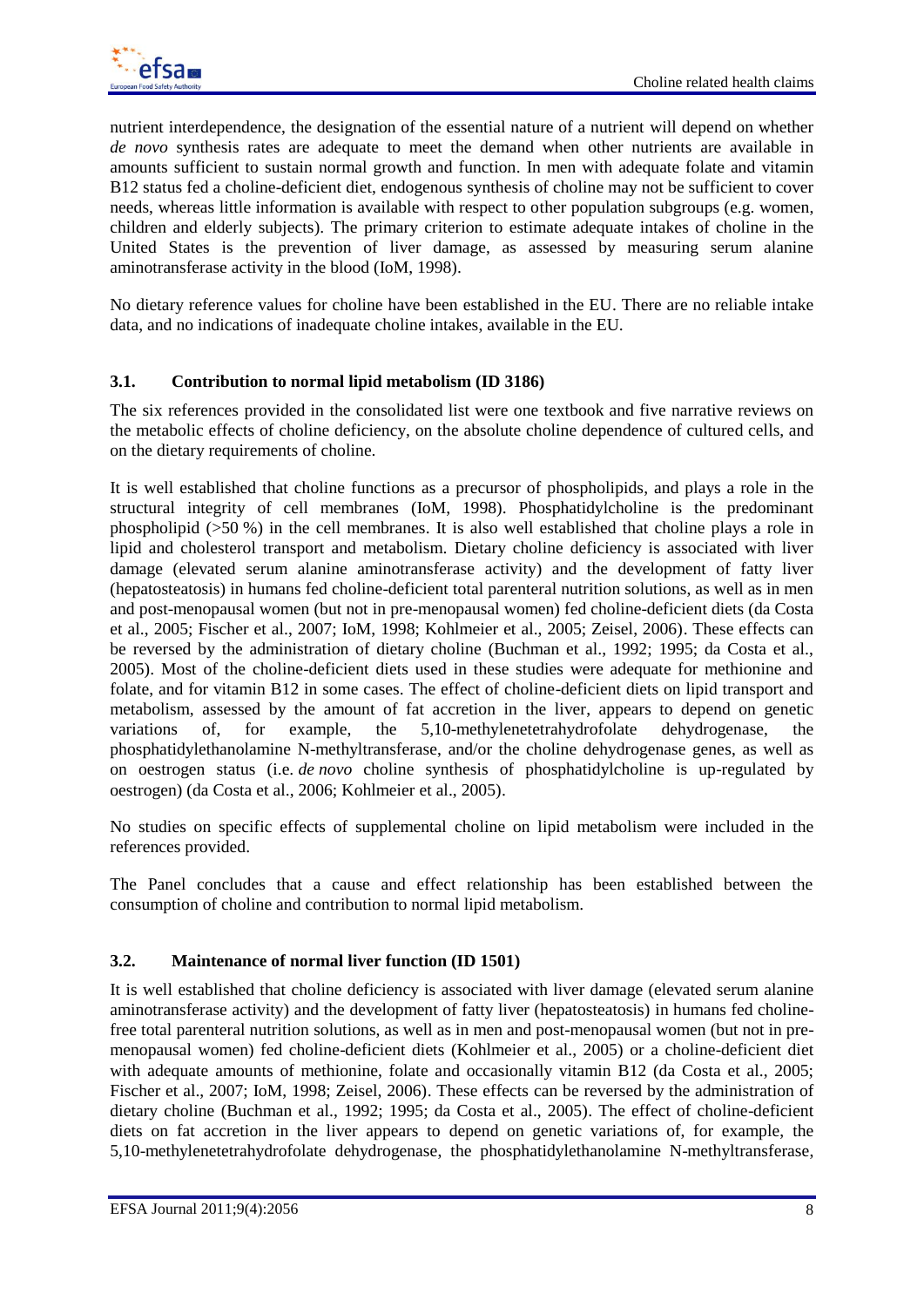and/or the choline dehydrogenase genes, as well as on oestrogen status (i.e. *de novo* choline synthesis of phosphatidylcholine is up-regulated by oestrogen) (da Costa et al., 2006; Kohlmeier et al., 2005).

Prevention of elevated serum alanine aminotransferase activities and/or fat accretion in the liver, assessed by appropriate imaging techniques (computed tomography, magnetic resonance imaging), have been proposed as the primary criterion to estimate adequate intakes for choline (IoM, 1998).

The Panel concludes that a cause and effect relationship has been established between the consumption of choline and maintenance of normal liver function.

## <span id="page-8-0"></span>**3.3. Contribution to normal homocysteine metabolism (ID 3090)**

It is well established that choline can function as a precursor for the formation of betaine, and that betaine can act as a methyl donor in the remethylation of homocysteine in the liver by the enzyme betaine-homocysteine methyltransferase (IoM, 1998).

A claim on betaine and contribution to normal homocysteine metabolism has already been assessed with a favourable outcome (EFSA Panel on Dietetic Products Nutrition and Allergies (NDA), 2011).

Most of the references provided in the consolidated list were narrative reviews from textbooks and scientific journals referring to the biochemical functions and metabolism of choline, or human and animal studies addressing the effects of choline depletion or supplementation relative to the status of other methyl donors (e.g. folate, vitamin B12 and betaine) on health outcomes other than homocysteine concentrations or metabolism (e.g. liver steatosis, muscle function and cancer).

Two human intervention studies on the effects of choline supplementation on blood concentrations of homocysteine were provided (da Costa et al., 2005; Olthof et al., 2005).

In a placebo-controlled cross-over study, Olthof et al. (2005) investigated the effect of supplemental choline (2.6 g/day as phosphatidylcholine) for two weeks on plasma homocysteine concentrations after an overnight fast, as well as after an oral methionine load in 26 men with mildly elevated homocysteine concentrations (14.7 $\pm$ 3.4  $\mu$ mol/L). Phosphatidylcholine supplementation for two weeks significantly decreased mean fasting plasma homocysteine concentrations by  $18\%$  (-3.0  $\mu$ mol/L; 95 % CI: -3.9, -2.1 mol/L). A single dose of phosphatidylcholine containing 1.5 g choline significantly reduced the postmethionine-loading increase in homocysteine by 15 %  $(-4.8 \text{ mmol/L})$ ; 95 % CI: -6.8, -2.8 mol/L) on the first day of supplementation, and phosphatidylcholine supplementation for two weeks significantly reduced the postmethionine-loading increase in homocysteine by 29 %  $(-9.2 \mu \text{mol/L}; 95 \text{% CI: } -11.3, -7.2 \mu \text{mol/L}).$  All changes were relative to placebo. The Panel notes that the doses of choline used in this study are several times above the proposed conditions of use.

In one small (pilot) depletion study, eight men were fed a "choline-sufficient" diet providing 550 mg choline per day for 10 days followed by a choline-deficient diet (<50 mg/day) for 42 days, or until the subjects were clinically judged to be choline deficient (i.e. evaluated as the development of hepatic steatosis assessed by magnetic resonance imaging), whichever came first (da Costa et al., 2005). Plasma concentrations of homocysteine were assessed in fasting and four hours after an oral methionine load (100 mg/kg body weight) on day 10 of the diet containing 550 mg choline per day, and after 42 days of the choline-deficient diet (or when deficiency was diagnosed). The diets met or exceeded the estimated average requirement for methionine plus cysteine and the daily reference intake for vitamin B6, vitamin B12, and folate (400 dietary folate equivalents per day). Four subjects developed hepatic steatosis during the choline depletion phase, and four subjects did not by day 42. In all eight human subjects, plasma choline and betaine concentrations fell 30 % and 47 %, respectively, at the end of the depletion phase  $(P< 0.005)$ . Subjects who were judged to be clinically depleted had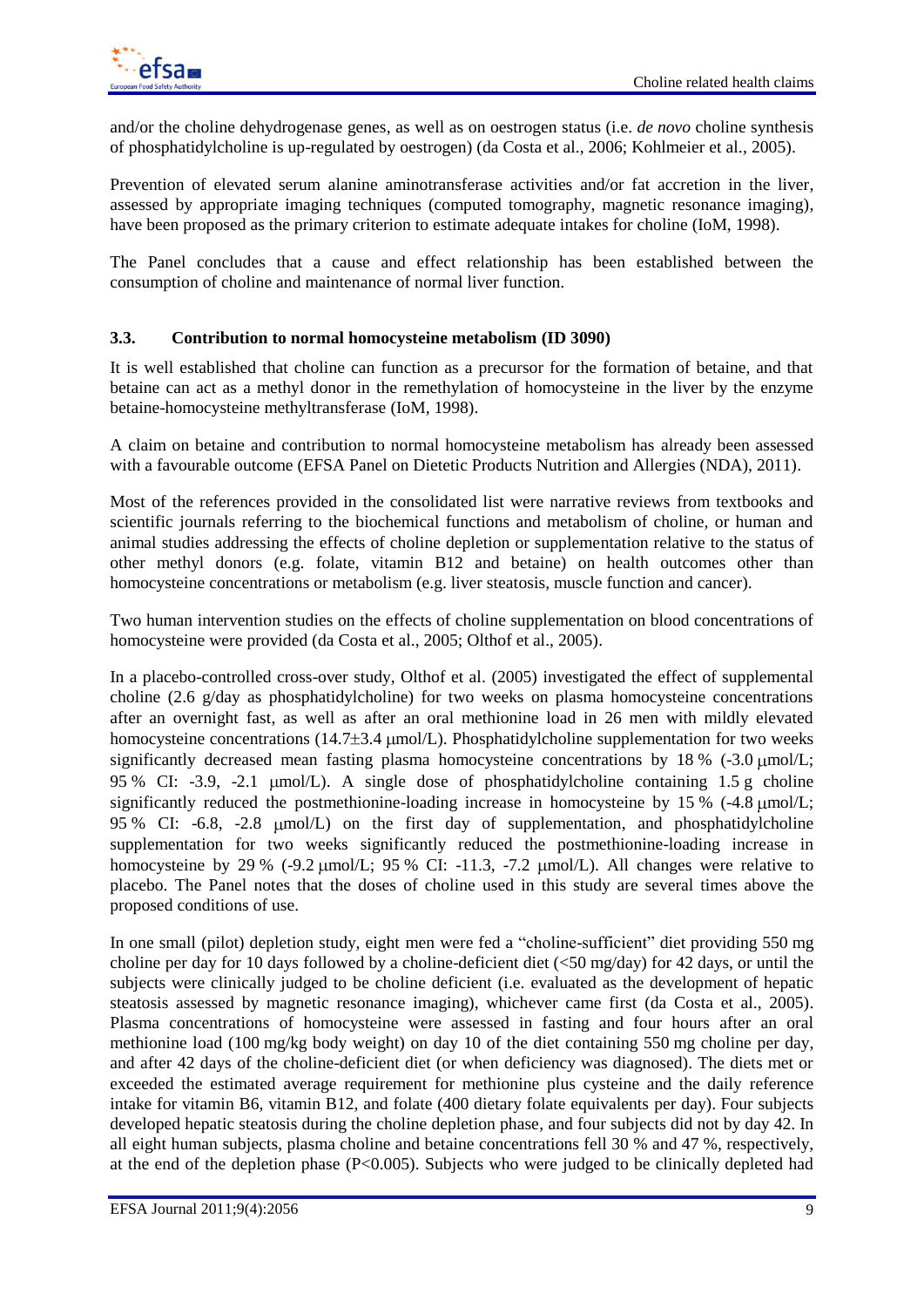

decreases in plasma choline and betaine concentrations which were not different from those observed in subjects not deemed to be clinically depleted. At the end of the depletion phase, plasma concentrations of homocysteine at fast and four hours after an oral methionine load significantly increased only in subjects clinically choline-depleted, as compared to the "choline sufficient" phase.

Two human observational studies addressed the association between dietary choline and blood concentrations of homocysteine (Cho et al., 2006; Dalmeijer et al., 2008).

In a cohort of the Framingham Offspring Study (Cho et al., 2006) an inverse association was observed between choline, betaine, and choline plus betaine intakes measured by validated food frequency questionnaires (FFQ) and plasma total homocysteine concentrations in 1,960 subjects (1,040 women) independent of age, sex, smoking, alcohol intake, caffeine intake, hypertensive medication use, serum creatinine concentrations and intakes of folate, vitamin B6 and vitamin B12. The energy-adjusted mean (±SD) intakes of choline and betaine were 313±61 mg/day (314 mg per day for women and 312 mg per day for men) and 208±90 mg per day (216 mg per day for women and 200 mg per day for men), respectively.

In a prospective cohort study (Dalmeijer et al., 2008) which investigated the association between dietary intakes of folate, betaine and choline and the risk of cardiovascular disease (CVD) in a cohort of 16,165 women, aged 49-70 years, without prior CVD, intakes of folate, betaine and choline were assessed using a validated FFQ at baseline. Median follow-up period was 97 months. Homocysteine concentrations were assessed in the blood of a randomly selected sample of women (n=910). High folate and choline intakes were statistically significantly associated with lower homocysteine concentrations, whereas no statistically significant association was observed for betaine. Mean intakes of betaine, choline and folate were  $214\pm74$ ,  $300\pm51$  and  $195\pm40$  mg/day, respectively.

In weighing the evidence, the Panel took into account that choline can be a precursor for the formation of betaine, that betaine can act as a methyl donor in the remethylation of homocysteine in the liver by the enzyme betaine-homocysteine methyltransferase, that choline depleted diets tend to increase plasma concentrations of homocysteine, that a human intervention study showed a significant decrease in plasma concentrations of homocysteine following choline administration, and that two observational studies supported the inverse association between dietary choline and blood concentrations of homocysteine.

The Panel concludes that a cause and effect relationship has been established between the consumption of choline and contribution to normal homocysteine metabolism.

### <span id="page-9-0"></span>**3.4. Maintenance of normal neurological function (ID 1502)**

The references provided included narrative reviews and textbooks which did not provide any original data for the scientific substantiation of the claimed effect, and conference abstracts which did not provide sufficient detail for a scientific evaluation. A number of the remaining references did not address relevant endpoints (e.g. choline metabolism, memory and attention) or did not evaluate choline (e.g. citicoline and phosphatidylserine). The Panel considers that no conclusions can be drawn from these references for the scientific substantiation of the claimed effect.

The Panel notes that no human studies have been provided from which conclusions can be drawn for the scientific substantiation of the claimed effect.

Ten animal studies provided primary data to substantiate the claimed effect. These studies evaluated the effects of choline supplementation and deprivation on choline plasma concentrations, acetylcholine synthesis and release, and nicotinic receptor regulation. The Panel considers that while effects shown in animal studies may be used as supportive evidence, human studies are required for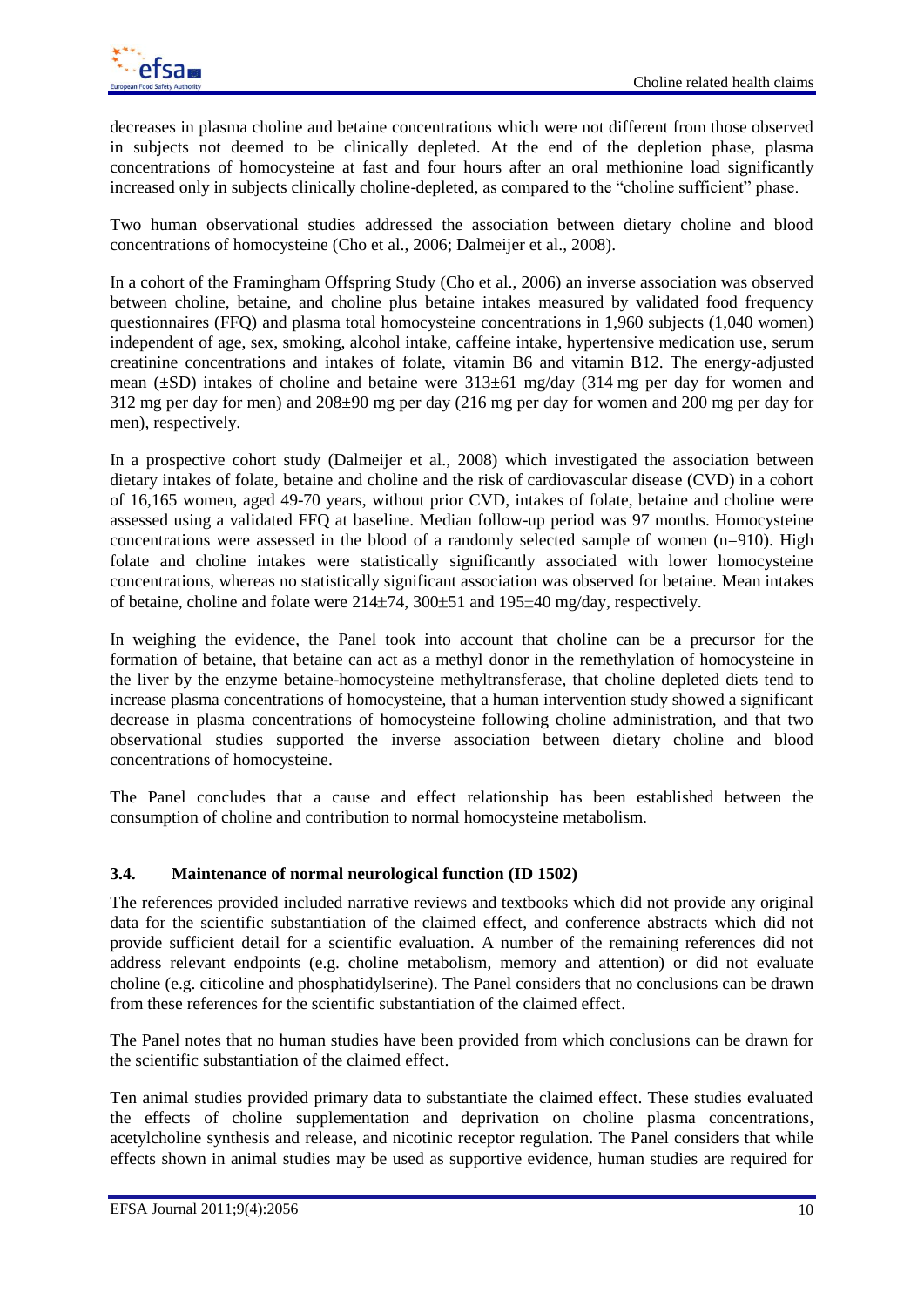the substantiation of a claim, and that evidence provided in animal studies alone is not sufficient to predict the occurrence of an effect of choline consumption on the maintenance of normal neurological function in humans.

The Panel concludes that a cause and effect relationship has not been established between the consumption of choline and the maintenance of normal neurological function.

## <span id="page-10-0"></span>**3.5. Contribution to normal cognitive function (ID 1502)**

The references provided included narrative reviews which did not provide any original data, and conference abstracts which did not provide sufficient detail for a scientific evaluation. A number of the remaining references did not report on relevant endpoints (e.g. choline metabolism and functions, choline uptake into the brain, and deficiency symptoms unrelated to cognition) or did not evaluate choline (e.g. citicoline and phosphatidylserine). Some of the human intervention studies provided used lecithin preparations. The Panel notes that these interventions did not control for dietary compounds other than choline (e.g. phospholipids and fatty acids) which could contribute to the claimed effect. The Panel notes that no conclusions can be drawn from these references for the scientific substantiation of the claimed effect.

The study by Sitaram et al. (1978) evaluated the effect of a single dose of choline chloride (10 g) against placebo (not defined but matched for colour and taste) given in random order on two separate days on a serial learning test and a selective reminding test in 10 healthy male and female volunteers. The Panel notes that the dose of choline which was used in the study was much greater than the minimum dose of 20 mg, the indicated "therapeutic" dose of 300 mg, or the "excess" consumption of 3.5 g per day given in the conditions of use. The Panel considers that no conclusions can be drawn from this reference for the scientific substantiation of the claimed effect.

The study by Buchman et al. (2001) was a pilot study in patients  $(n=11)$  receiving long-term parenteral nutrition (more than 80 % of their nutritional needs). The effect of choline supplementation on verbal and visual memory was evaluated after 24 weeks of parenteral nutrition regimen supplemented with 2 g of choline chloride  $(n=5)$  *vs.* no supplementation  $(n=6)$ . The Panel notes that 24 endpoints were tested in this pilot study and that no correction was made for multiple testing. The Panel considers that no conclusions can be drawn from this small pilot study for the scientific substantiation of the claimed effect.

Nine of the animal studies provided evaluated the effect of choline supplementation on various memory tests in rats. The Panel considers that evidence provided in animal studies is not sufficient to predict the occurrence of an effect of choline consumption on contribution to normal cognitive function in humans.

The Panel concludes that a cause and effect relationship has not been established between the consumption of choline and contribution to normal cognitive function.

## <span id="page-10-1"></span>**4. Panel's comments on the proposed wording**

## <span id="page-10-2"></span>**4.1. Contribution to normal lipid metabolism (ID 3186)**

The Panel considers that the following wording reflects the scientific evidence: "Choline contributes to normal lipid metabolism".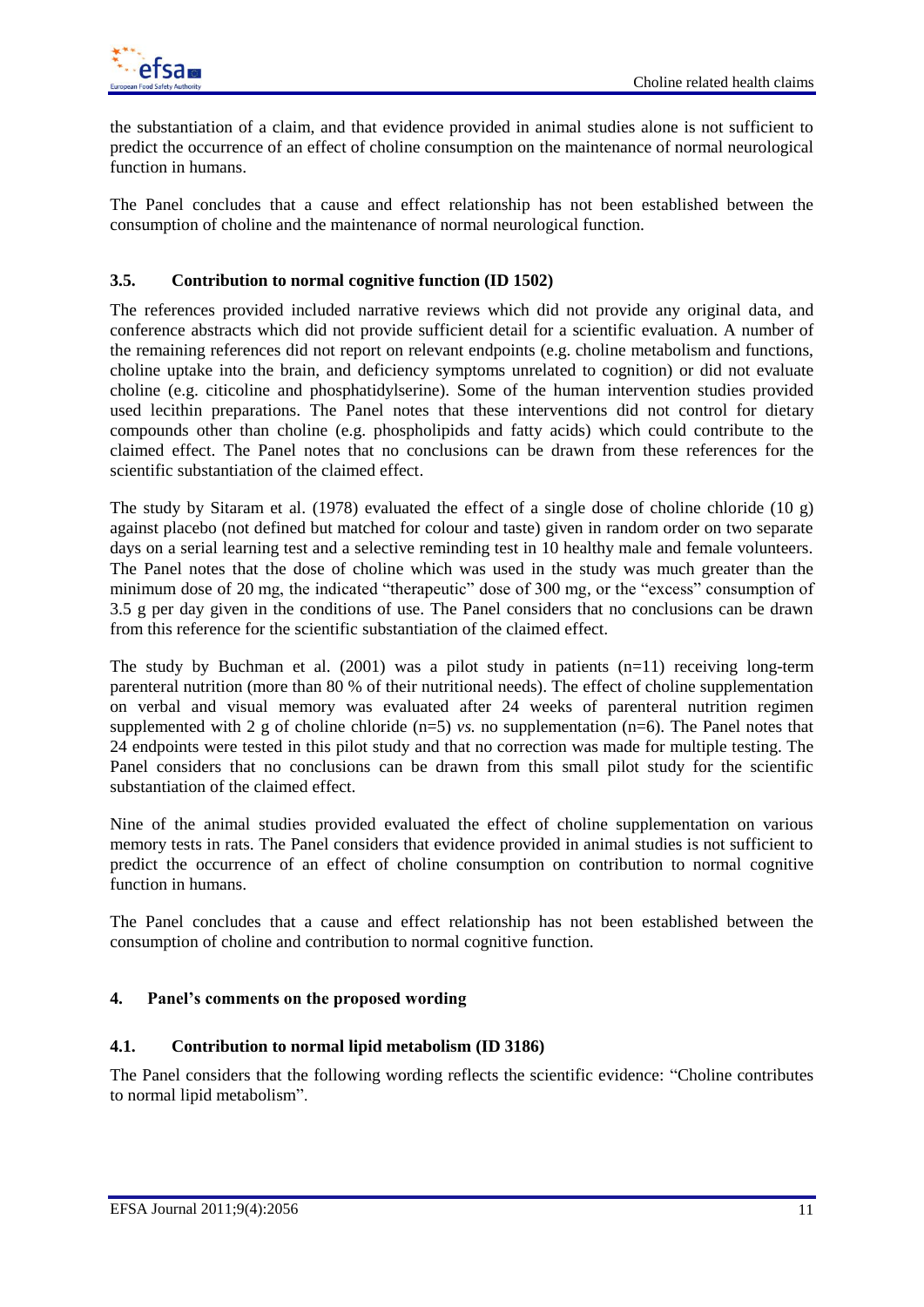

### <span id="page-11-0"></span>**4.2. Maintenance of normal liver function (ID 1501)**

The Panel considers that the following wording reflects the scientific evidence: "Choline contributes to the maintenance of normal liver function".

### <span id="page-11-1"></span>**4.3. Contribution to normal homocysteine metabolism (ID 3090)**

The Panel considers that the following wording reflects the scientific evidence: "Choline contributes to normal homocysteine metabolism".

### <span id="page-11-2"></span>**5. Conditions and possible restrictions of use**

The Panel notes that no dietary reference values for choline have been established in the EU. There are no reliable intake data and there are no indications of inadequate choline intakes available in the EU. The Panel also notes that dietary references values (adequate intakes) have been established outside the EU for different population subgroups (IoM, 1998). A nutrient content claim has been authorised in the United States based on the adequate intake for adult males (550 mg of choline per day).

### <span id="page-11-3"></span>**CONCLUSIONS**

On the basis of the data presented, the Panel concludes that:

The food constituent, choline, which is the subject of the health claims, is sufficiently  $\bullet$ characterised.

### **Contribution to normal lipid metabolism (ID 3186)**

- The claimed effect is "choline is needed for lipids metabolism". The target population is assumed to be the general population. Contribution to normal lipid metabolism is a beneficial physiological effect.
- A cause and effect relationship has been established between the consumption of choline and contribution to normal lipid metabolism.
- The following wording reflects the scientific evidence: "Choline contributes to normal lipid metabolism".

### **Maintenance of normal liver function (ID 1501)**

- The claimed effect is "maintaining healthy liver functioning". The target population is assumed to be the general population. Maintenance of normal liver function is a beneficial physiological effect.
- A cause and effect relationship has been established between the consumption of choline and maintenance of normal liver function.
- The following wording reflects the scientific evidence: "Choline contributes to the maintenance of normal liver function".

### **Contribution to normal homocysteine metabolism (ID 3090)**

 $\bullet$ The claimed effect is "reduction in homocysteine levels". The target population is assumed to be the general population. Contribution to normal homocysteine metabolism is a beneficial physiological effect.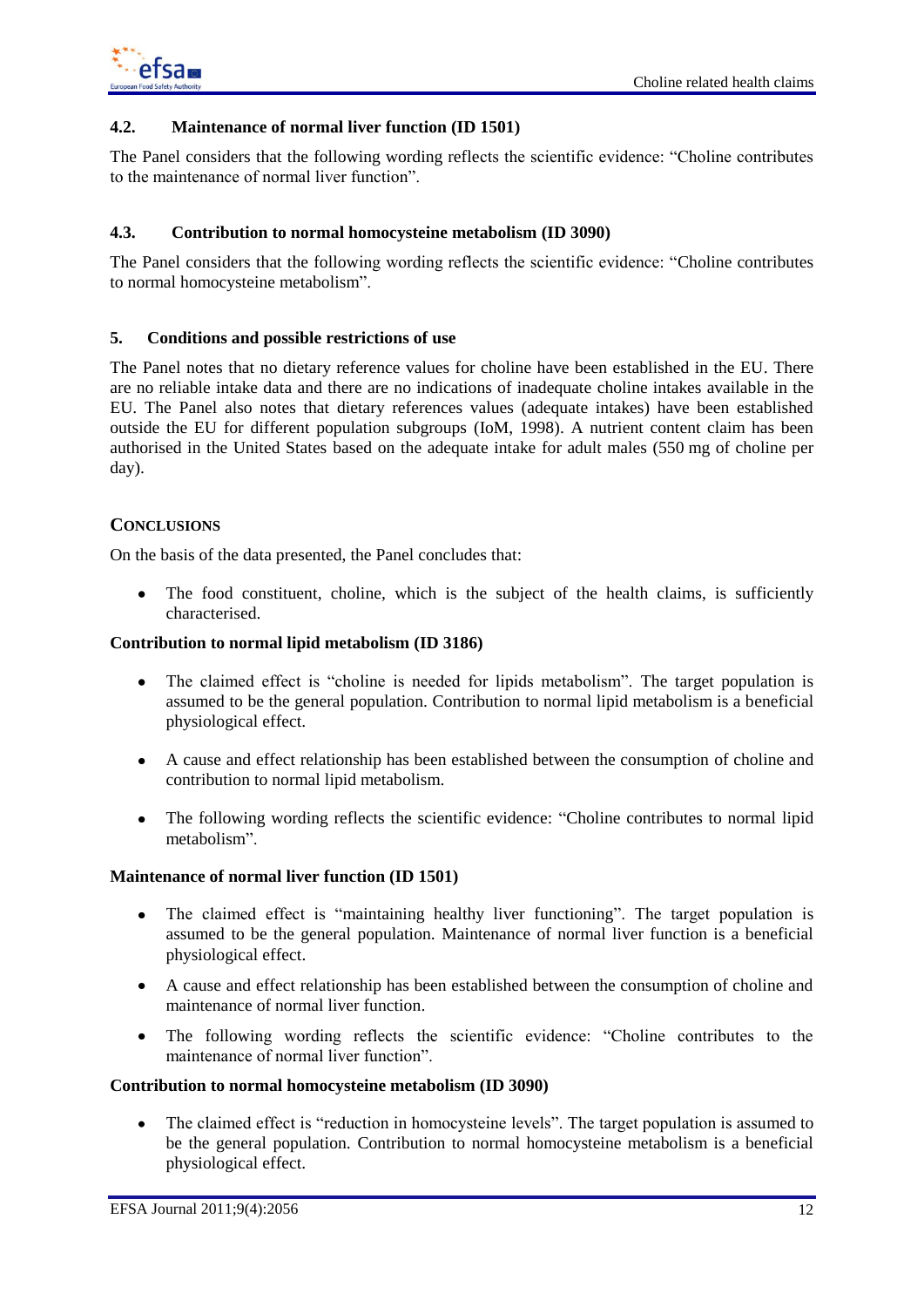

- A cause and effect relationship has been established between the consumption of choline and maintenance of normal homocysteine metabolism.
- The following wording reflects the scientific evidence: "Choline contributes to normal homocysteine metabolism".

## **Maintenance of normal neurological function (ID 1502)**

- The claimed effect is "cognitive, memory functioning; neurological functioning". The target  $\bullet$ population is assumed to be the general population. Maintenance of normal neurological function is a beneficial physiological effect.
- A cause and effect relationship has not been established between the consumption of choline and maintenance of normal neurological function.

### **Contribution to normal cognitive function (ID 1502)**

- The claimed effect is "cognitive, memory functioning; neurological functioning". The target population is assumed to be the general population. Contribution to normal cognitive function is a beneficial physiological effect.
- A cause and effect relationship has not been established between the consumption of choline and contribution to normal cognitive function.

### **Brain and neurological development (ID 1503)**

- The claimed effect is "development". Brain and neurological development is interpreted as  $\bullet$ children's development.
- Claims related to children's development and health are outside the scope of Article 13 of Regulation (EC) No 1924/2006.

### **Conditions and possible restrictions of use**

No dietary reference values for choline have been established in the EU. There are no reliable intake data and there are no indications of inadequate choline intakes available in the EU. Dietary references values (adequate intakes) have been established outside the EU for different population subgroups. A nutrient content claim has been authorised in the United States based on the adequate intake for adult males (550 mg of choline per day).

## <span id="page-12-0"></span>**DOCUMENTATION PROVIDED TO EFSA**

Health claims pursuant to Article 13 of Regulation (EC) No 1924/2006 (No: EFSA-Q-2008-2238, EFSA-Q-2008-2239, EFSA-Q-2008-2240, EFSA-Q-2008-3822, EFSA-Q-2008-3918). The scientific substantiation is based on the information provided by the Member States in the consolidated list of Article 13 health claims and references that EFSA has received from Member States or directly from stakeholders.

The full list of supporting references as provided to EFSA is available on: [http://www.efsa.europa.eu/panels/nda/claims/article13.htm.](http://www.efsa.europa.eu/panels/nda/claims/article13.htm)

### <span id="page-12-1"></span>**REFERENCES**

Buchman AL, Dubin M, Jenden D, Moukarzel A, Roch MH, Rice K, Gornbein J, Ament ME and Eckhert CD, 1992. Lecithin increases plasma free choline and decreases hepatic steatosis in longterm total parenteral nutrition patients. Gastroenterology, 102, 1363-1370.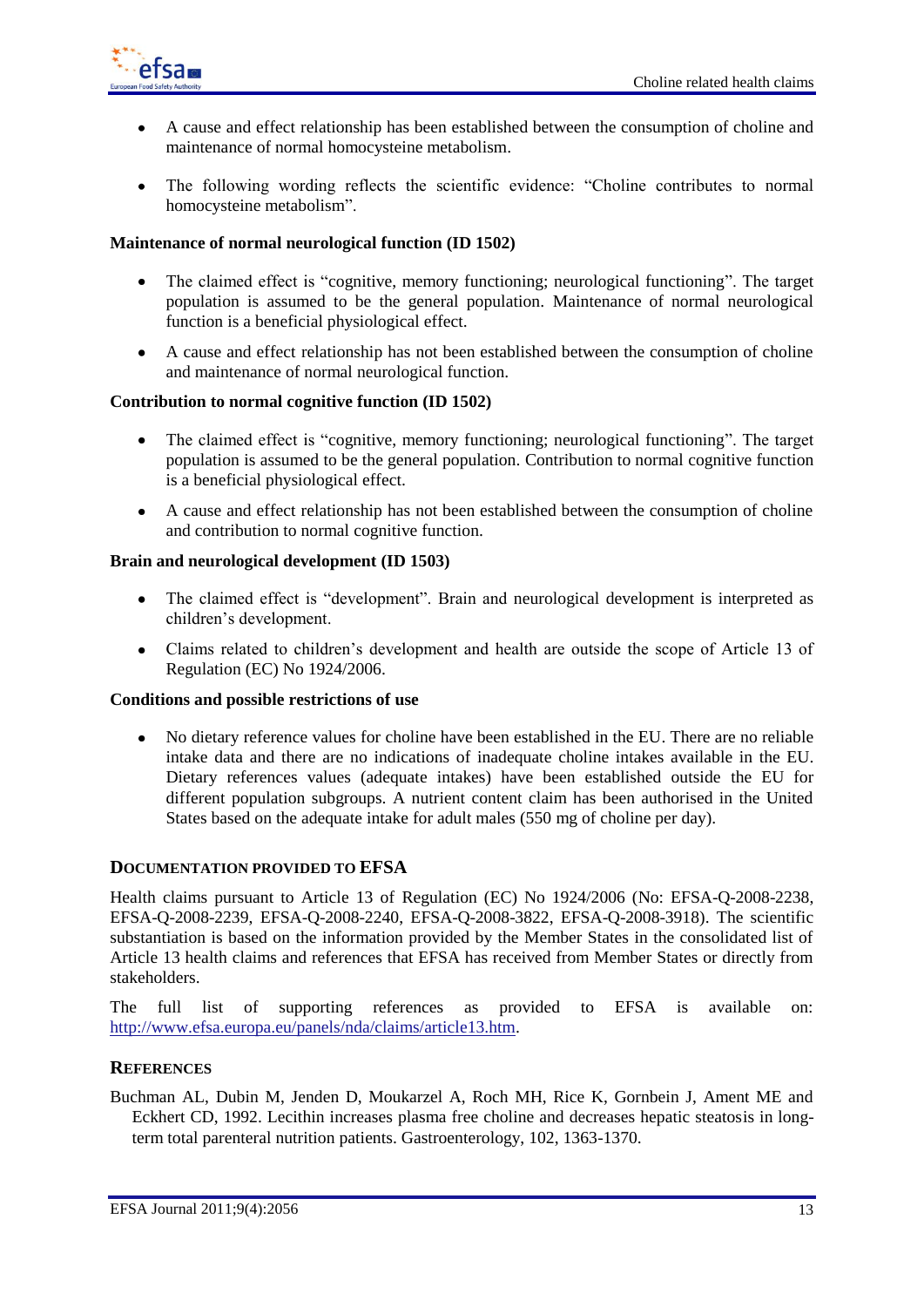

- Buchman AL, Dubin MD, Moukarzel AA, Jenden DJ, Roch M, Rice KM, Gornbein J and Ament ME, 1995. Choline deficiency: a cause of hepatic steatosis during parenteral nutrition that can be reversed with intravenous choline supplementation. Hepatology, 22, 1399-1403.
- Buchman AL, Ament ME, Sohel M, Dubin M, Jenden DJ, Roch M, Pownall H, Farley W, Awal M and Ahn C, 2001. Choline deficiency causes reversible hepatic abnormalities in patients receiving parenteral nutrition: proof of a human choline requirement: a placebo-controlled trial. JPEN: Journal of Parenteral and Enteral Nutrition, 25, 260-268.
- Cho E, Zeisel SH, Jacques P, Selhub J, Dougherty L, Colditz GA and Willett WC, 2006. Dietary choline and betaine assessed by food-frequency questionnaire in relation to plasma total homocysteine concentration in the Framingham Offspring Study. American Journal of Clinical Nutrition, 83, 905-911.
- da Costa KA, Gaffney CE, Fischer LM and Zeisel SH, 2005. Choline deficiency in mice and humans is associated with increased plasma homocysteine concentration after a methionine load. American Journal of Clinical Nutrition, 81, 440-444.
- da Costa KA, Kozyreva OG, Song J, Galanko JA, Fischer LM and Zeisel SH, 2006. Common genetic polymorphisms affect the human requirement for the nutrient choline. FASEB Journal, 20, 1336- 1344.
- Dalmeijer GW, Olthof MR, Verhoef P, Bots ML and van der Schouw YT, 2008. Prospective study on dietary intakes of folate, betaine, and choline and cardiovascular disease risk in women. European Journal of Clinical Nutrition, 62, 386-394.
- EFSA Panel on Dietetic Products Nutrition and Allergies (NDA), 2011. Scientific Opinion on the substantiation of health claims related to betaine and contribution to normal homocysteine metabolism (ID 4325) pursuant to Article 13(1) of Regulation (EC) No 1924/2006. EFSA Journal, 9(4):2052, 14 pp.
- Fischer LM, daCosta KA, Kwock L, Stewart PW, Lu TS, Stabler SP, Allen RH and Zeisel SH, 2007. Sex and menopausal status influence human dietary requirements for the nutrient choline. American Journal of Clinical Nutrition, 85, 1275-1285.
- IoM (Institute of Medicine), 1998. Dietary Reference Intakes for thiamin, riboflavin, niacin, vitamin B6, folate, vitamin B12, pantothenic acid, biotin and choline. National Academy Press, Washington D.C.
- Kohlmeier M, da Costa KA, Fischer LM and Zeisel SH, 2005. Genetic variation of folate-mediated one-carbon transfer pathway predicts susceptibility to choline deficiency in humans. Proceedings of the National Academy of Sciences of the United States of America, 102, 16025-16030.
- Olthof MR, Brink EJ, Katan MB and Verhoef P, 2005. Choline supplemented as phosphatidylcholine decreases fasting and postmethionine-loading plasma homocysteine concentrations in healthy men. American Journal of Clinical Nutrition, 82, 111-117.
- Sitaram N, Weingartner H, Caine ED and Gillin JC, 1978. Choline: Selective enhancement of serial learning and encoding of low imagery words in man. Life Sciences, 22, 1555-1560.
- Zeisel SH, 2006. Choline: critical role during fetal development and dietary requirements in adults. Annual Review of Nutrition, 26, 229-250.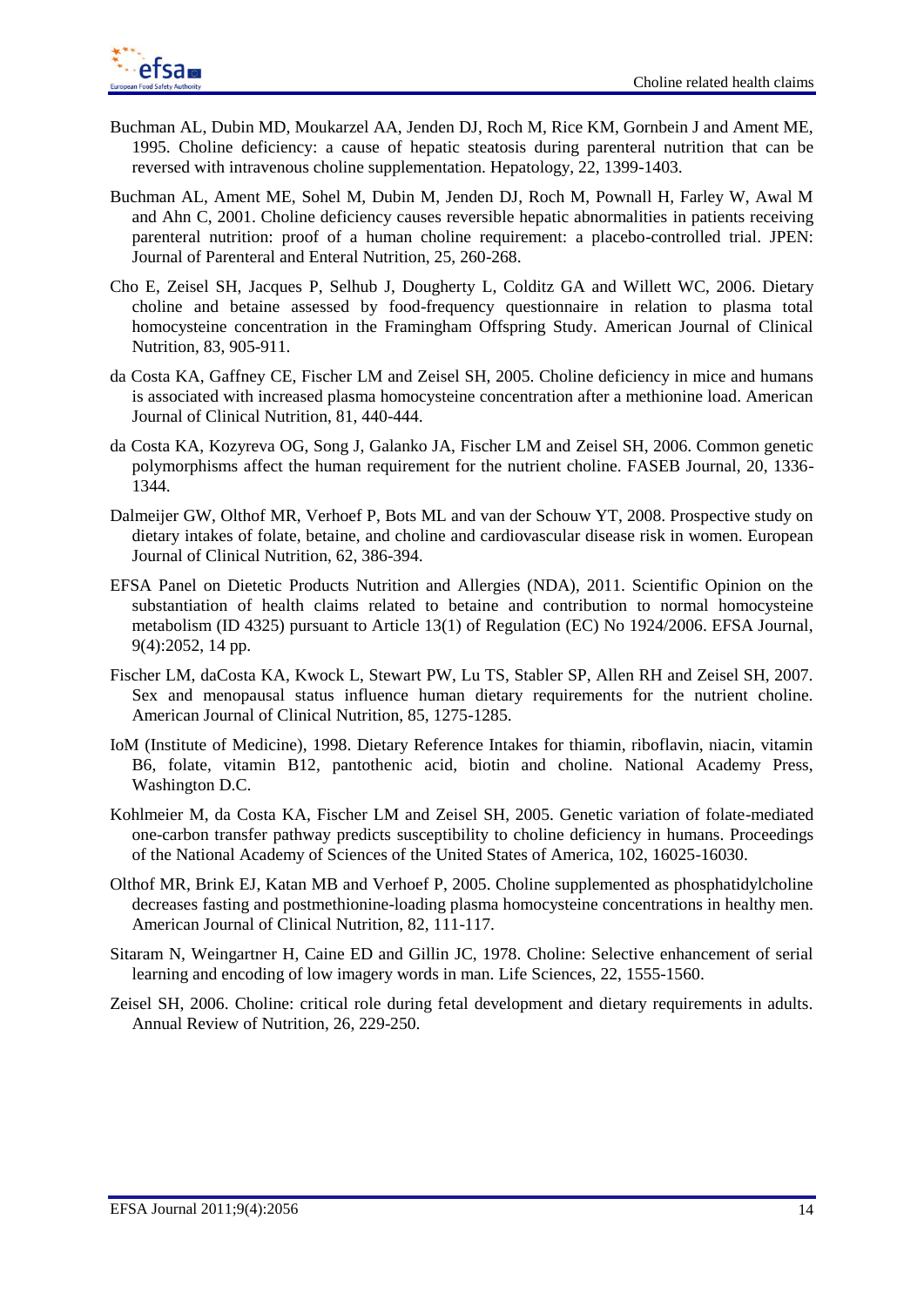

## <span id="page-14-0"></span>**APPENDICES**

## **APPENDIX A**

### **BACKGROUND AND TERMS OF REFERENCE AS PROVIDED BY THE EUROPEAN COMMISSION**

The Regulation (EC) No 1924/2006 on nutrition and health claims made on foods<sup>6</sup> (hereinafter "the Regulation") entered into force on  $19<sup>th</sup>$  January 2007.

Article 13 of the Regulation foresees that the Commission shall adopt a Community list of permitted health claims other than those referring to the reduction of disease risk and to children's development and health. This Community list shall be adopted through the Regulatory Committee procedure and following consultation of the European Food Safety Authority (EFSA).

Health claims are defined as "any claim that states, suggests or implies that a relationship exists between a food category, a food or one of its constituents and health".

In accordance with Article 13 (1) health claims other than those referring to the reduction of disease risk and to children's development and health are health claims describing or referring to:

- a) the role of a nutrient or other substance in growth, development and the functions of the body; or
- b) psychological and behavioural functions; or
- c) without prejudice to Directive 96/8/EC, slimming or weight-control or a reduction in the sense of hunger or an increase in the sense of satiety or to the reduction of the available energy from the diet.

To be included in the Community list of permitted health claims, the claims shall be:

- (i) based on generally accepted scientific evidence; and
- (ii) well understood by the average consumer.

Member States provided the Commission with lists of claims as referred to in Article 13 (1) by 31 January 2008 accompanied by the conditions applying to them and by references to the relevant scientific justification. These lists have been consolidated into the list which forms the basis for the EFSA consultation in accordance with Article 13 (3).

### **ISSUES THAT NEED TO BE CONSIDERED**

### **IMPORTANCE AND PERTINENCE OF THE FOOD<sup>7</sup>**

Foods are commonly involved in many different functions<sup>8</sup> of the body, and for one single food many health claims may therefore be scientifically true. Therefore, the relative importance of food e.g. nutrients in relation to other nutrients for the expressed beneficial effect should be considered: for functions affected by a large number of dietary factors it should be considered whether a reference to a single food is scientifically pertinent.

 $\overline{a}$ 

<sup>6</sup> OJ L12, 18/01/2007

<sup>7</sup> The term 'food' when used in this Terms of Reference refers to a food constituent, the food or the food category.

<sup>8</sup> The term 'function' when used in this Terms of Reference refers to health claims in Article 13(1)(a), (b) and (c).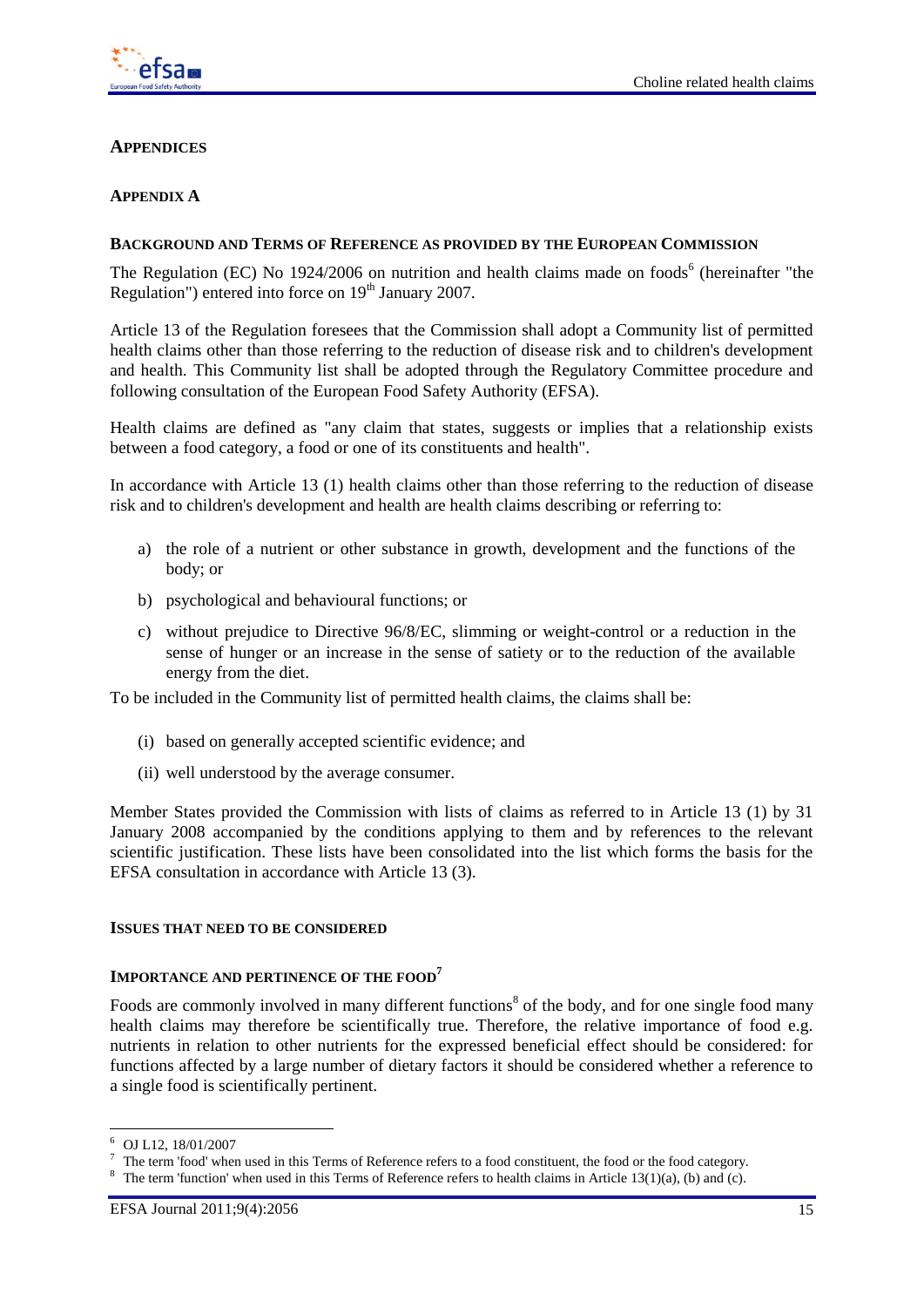

It should also be considered if the information on the characteristics of the food contains aspects pertinent to the beneficial effect.

#### **SUBSTANTIATION OF CLAIMS BY GENERALLY ACCEPTABLE SCIENTIFIC EVIDENCE**

Scientific substantiation is the main aspect to be taken into account to authorise health claims. Claims should be scientifically substantiated by taking into account the totality of the available scientific data, and by weighing the evidence, and shall demonstrate the extent to which:

- (a) the claimed effect of the food is beneficial for human health,
- (b) a cause and effect relationship is established between consumption of the food and the claimed effect in humans (such as: the strength, consistency, specificity, doseresponse, and biological plausibility of the relationship),
- (c) the quantity of the food and pattern of consumption required to obtain the claimed effect could reasonably be achieved as part of a balanced diet,
- (d) the specific study group(s) in which the evidence was obtained is representative of the target population for which the claim is intended.

EFSA has mentioned in its scientific and technical guidance for the preparation and presentation of the application for authorisation of health claims consistent criteria for the potential sources of scientific data. Such sources may not be available for all health claims. Nevertheless it will be relevant and important that EFSA comments on the availability and quality of such data in order to allow the regulator to judge and make a risk management decision about the acceptability of health claims included in the submitted list.

The scientific evidence about the role of a food on a nutritional or physiological function is not enough to justify the claim. The beneficial effect of the dietary intake has also to be demonstrated. Moreover, the beneficial effect should be significant i.e. satisfactorily demonstrate to beneficially affect identified functions in the body in a way which is relevant to health. Although an appreciation of the beneficial effect in relation to the nutritional status of the European population may be of interest, the presence or absence of the actual need for a nutrient or other substance with nutritional or physiological effect for that population should not, however, condition such considerations.

Different types of effects can be claimed. Claims referring to the maintenance of a function may be distinct from claims referring to the improvement of a function. EFSA may wish to comment whether such different claims comply with the criteria laid down in the Regulation.

### **WORDING OF HEALTH CLAIMS**

Scientific substantiation of health claims is the main aspect on which EFSA's opinion is requested. However, the wording of health claims should also be commented by EFSA in its opinion.

There is potentially a plethora of expressions that may be used to convey the relationship between the food and the function. This may be due to commercial practices, consumer perception and linguistic or cultural differences across the EU. Nevertheless, the wording used to make health claims should be truthful, clear, reliable and useful to the consumer in choosing a healthy diet.

In addition to fulfilling the general principles and conditions of the Regulation laid down in Article 3 and 5, Article 13(1)(a) stipulates that health claims shall describe or refer to "the role of a nutrient or other substance in growth, development and the functions of the body". Therefore, the requirement to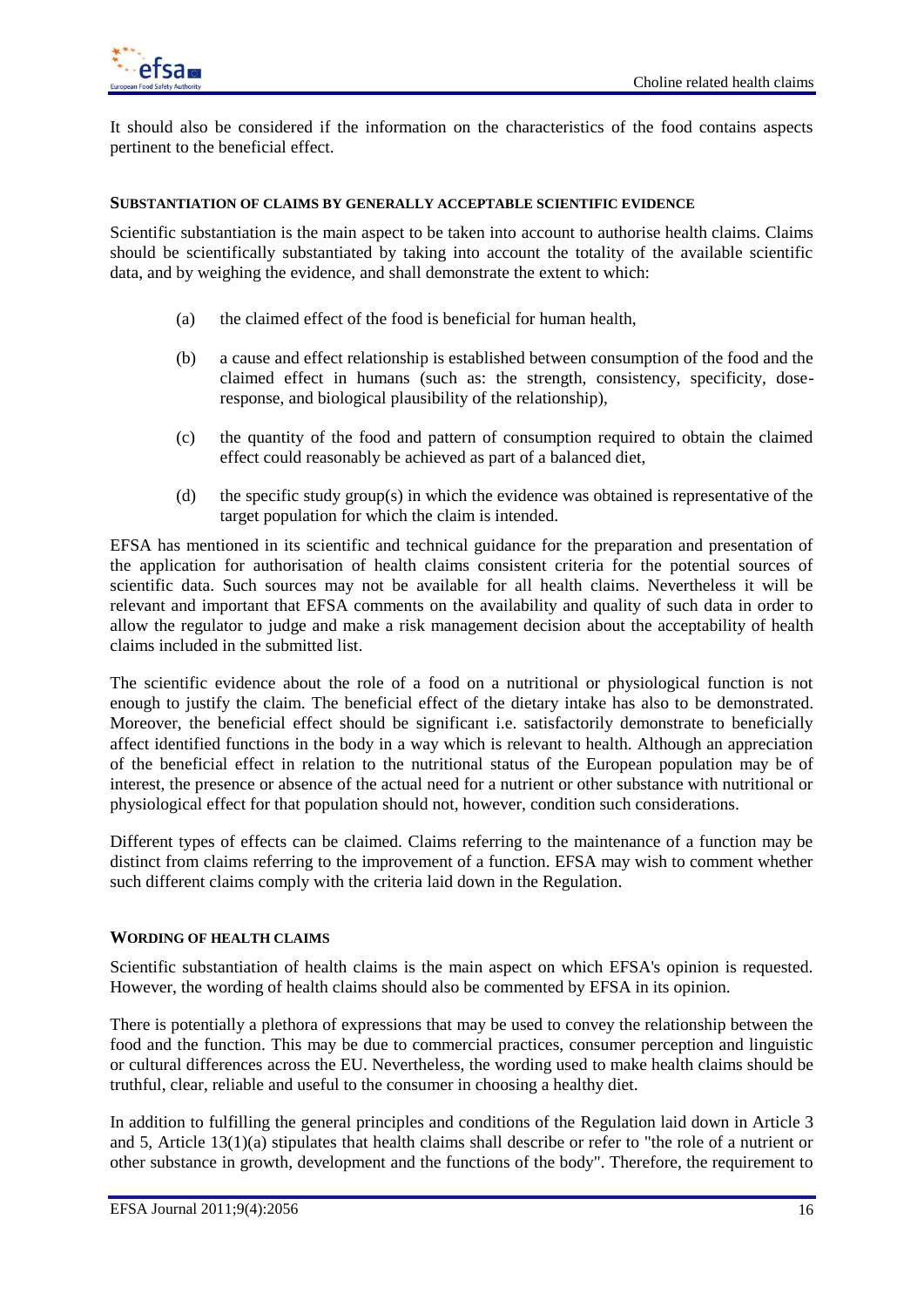

describe or refer to the 'role' of a nutrient or substance in growth, development and the functions of the body should be carefully considered.

The specificity of the wording is very important. Health claims such as "Substance X supports the function of the joints" may not sufficiently do so, whereas a claim such as "Substance X helps maintain the flexibility of the joints" would. In the first example of a claim it is unclear which of the various functions of the joints is described or referred to contrary to the latter example which specifies this by using the word "flexibility".

The clarity of the wording is very important. The guiding principle should be that the description or reference to the role of the nutrient or other substance shall be clear and unambiguous and therefore be specified to the extent possible i.e. descriptive words/ terms which can have multiple meanings should be avoided. To this end, wordings like "strengthens your natural defences" or "contain antioxidants" should be considered as well as "may" or "might" as opposed to words like "contributes", "aids" or "helps".

In addition, for functions affected by a large number of dietary factors it should be considered whether wordings such as "indispensable", "necessary", "essential" and "important" reflects the strength of the scientific evidence.

Similar alternative wordings as mentioned above are used for claims relating to different relationships between the various foods and health. It is not the intention of the regulator to adopt a detailed and rigid list of claims where all possible wordings for the different claims are approved. Therefore, it is not required that EFSA comments on each individual wording for each claim unless the wording is strictly pertinent to a specific claim. It would be appreciated though that EFSA may consider and comment generally on such elements relating to wording to ensure the compliance with the criteria laid down in the Regulation.

In doing so the explanation provided for in recital 16 of the Regulation on the notion of the average consumer should be recalled. In addition, such assessment should take into account the particular perspective and/or knowledge in the target group of the claim, if such is indicated or implied.

### **TERMS OF REFERENCE**

### **HEALTH CLAIMS OTHER THAN THOSE REFERRING TO THE REDUCTION OF DISEASE RISK AND TO CHILDREN'S DEVELOPMENT AND HEALTH**

EFSA should in particular consider, and provide advice on the following aspects:

- $\triangleright$  Whether adequate information is provided on the characteristics of the food pertinent to the beneficial effect.
- $\triangleright$  Whether the beneficial effect of the food on the function is substantiated by generally accepted scientific evidence by taking into account the totality of the available scientific data, and by weighing the evidence. In this context EFSA is invited to comment on the nature and quality of the totality of the evidence provided according to consistent criteria.
- $\triangleright$  The specific importance of the food for the claimed effect. For functions affected by a large number of dietary factors whether a reference to a single food is scientifically pertinent.

In addition, EFSA should consider the claimed effect on the function, and provide advice on the extent to which: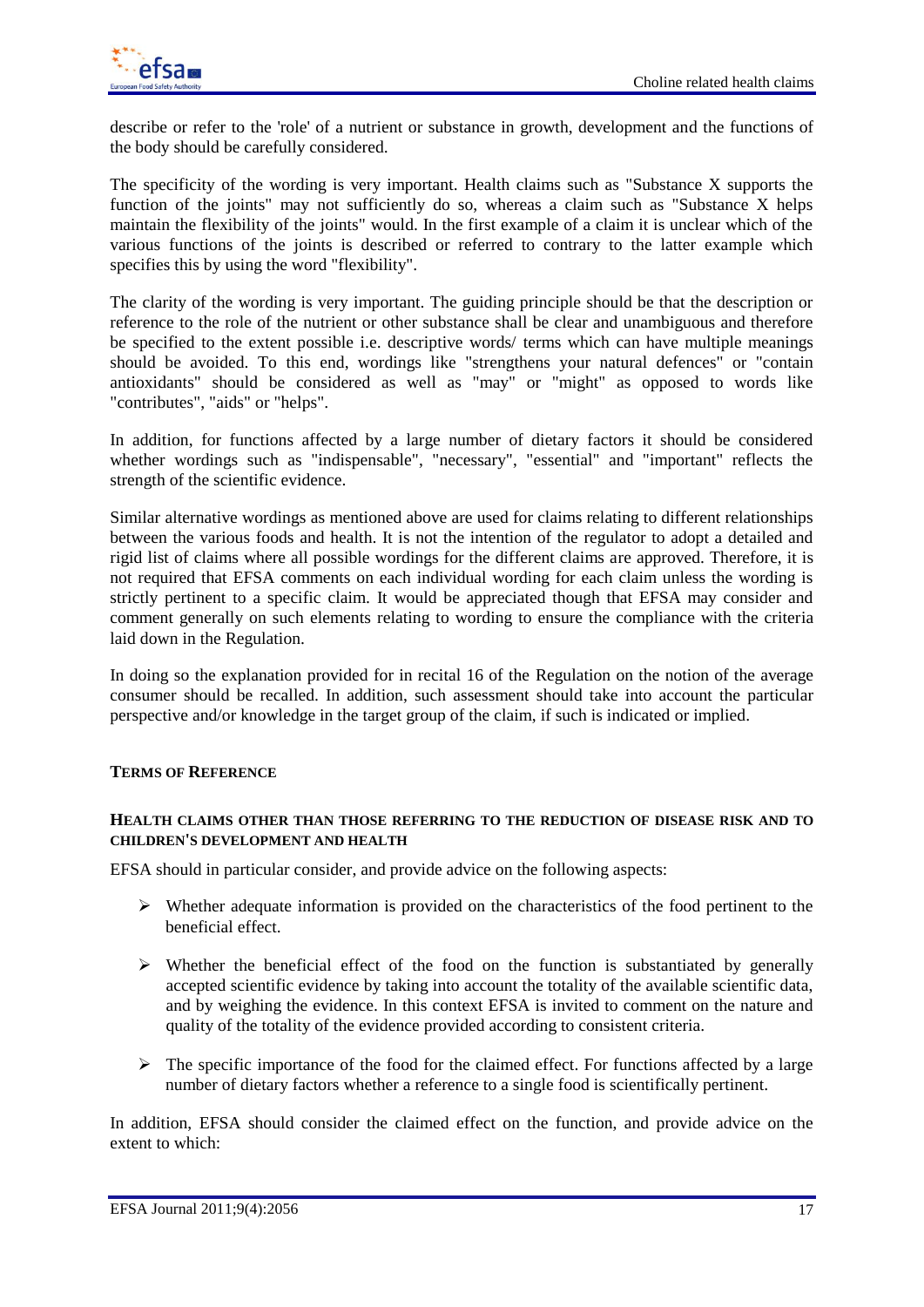

- $\triangleright$  the claimed effect of the food in the identified function is beneficial.
- $\triangleright$  a cause and effect relationship has been established between consumption of the food and the claimed effect in humans and whether the magnitude of the effect is related to the quantity consumed.
- $\triangleright$  where appropriate, the effect on the function is significant in relation to the quantity of the food proposed to be consumed and if this quantity could reasonably be consumed as part of a balanced diet.
- $\triangleright$  the specific study group(s) in which the evidence was obtained is representative of the target population for which the claim is intended.
- $\triangleright$  the wordings used to express the claimed effect reflect the scientific evidence and complies with the criteria laid down in the Regulation.

When considering these elements EFSA should also provide advice, when appropriate:

 $\triangleright$  on the appropriate application of Article 10 (2) (c) and (d) in the Regulation, which provides for additional labelling requirements addressed to persons who should avoid using the food; and/or warnings for products that are likely to present a health risk if consumed to excess.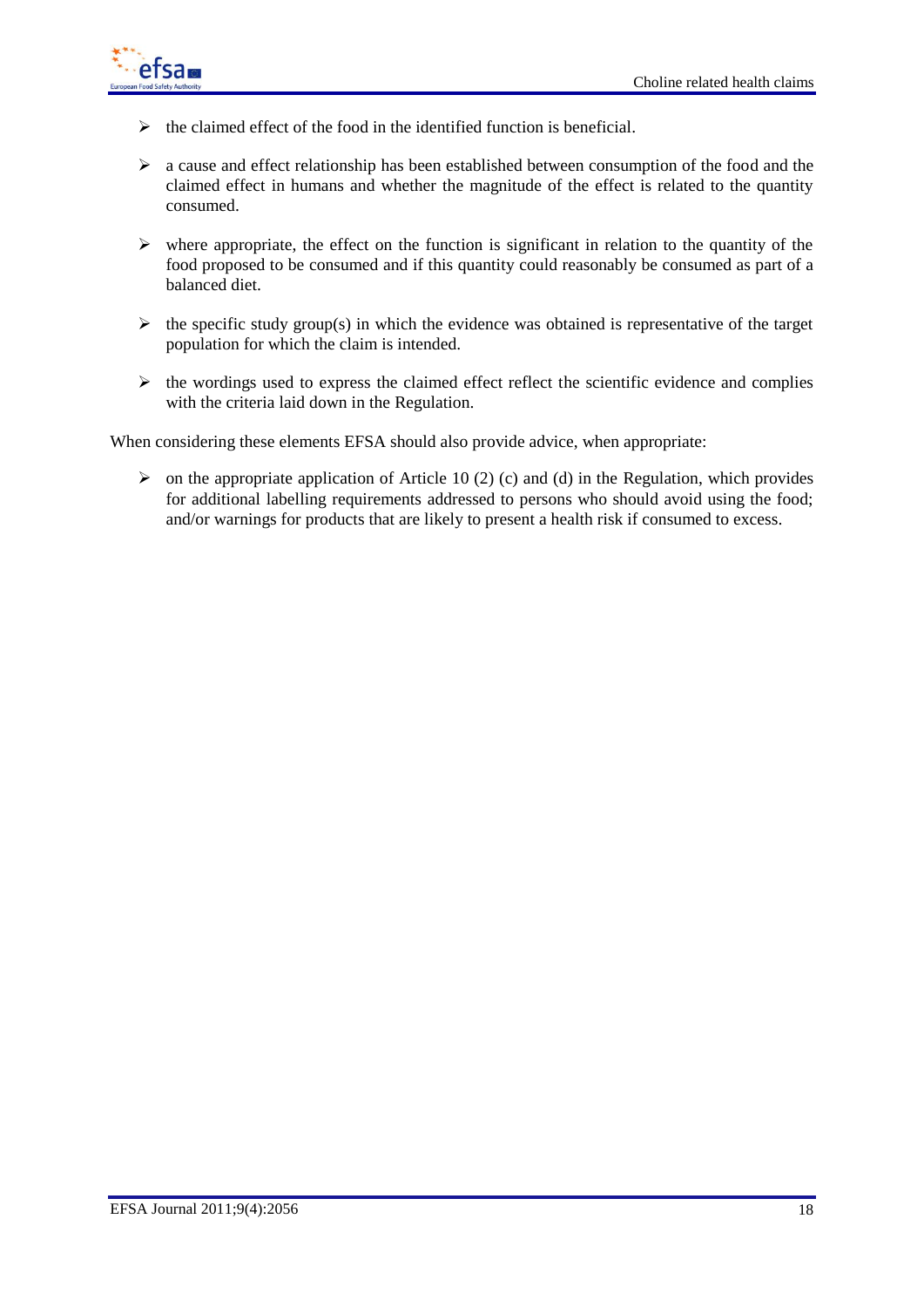

## **APPENDIX B**

### **EFSA DISCLAIMER**

The present opinion does not constitute, and cannot be construed as, an authorisation to the marketing of the food/food constituent, a positive assessment of its safety, nor a decision on whether the food/food constituent is, or is not, classified as foodstuffs. It should be noted that such an assessment is not foreseen in the framework of Regulation (EC) No 1924/2006.

It should also be highlighted that the scope, the proposed wordings of the claims and the conditions of use as proposed in the Consolidated List may be subject to changes, pending the outcome of the authorisation procedure foreseen in Article 13(3) of Regulation (EC) No 1924/2006.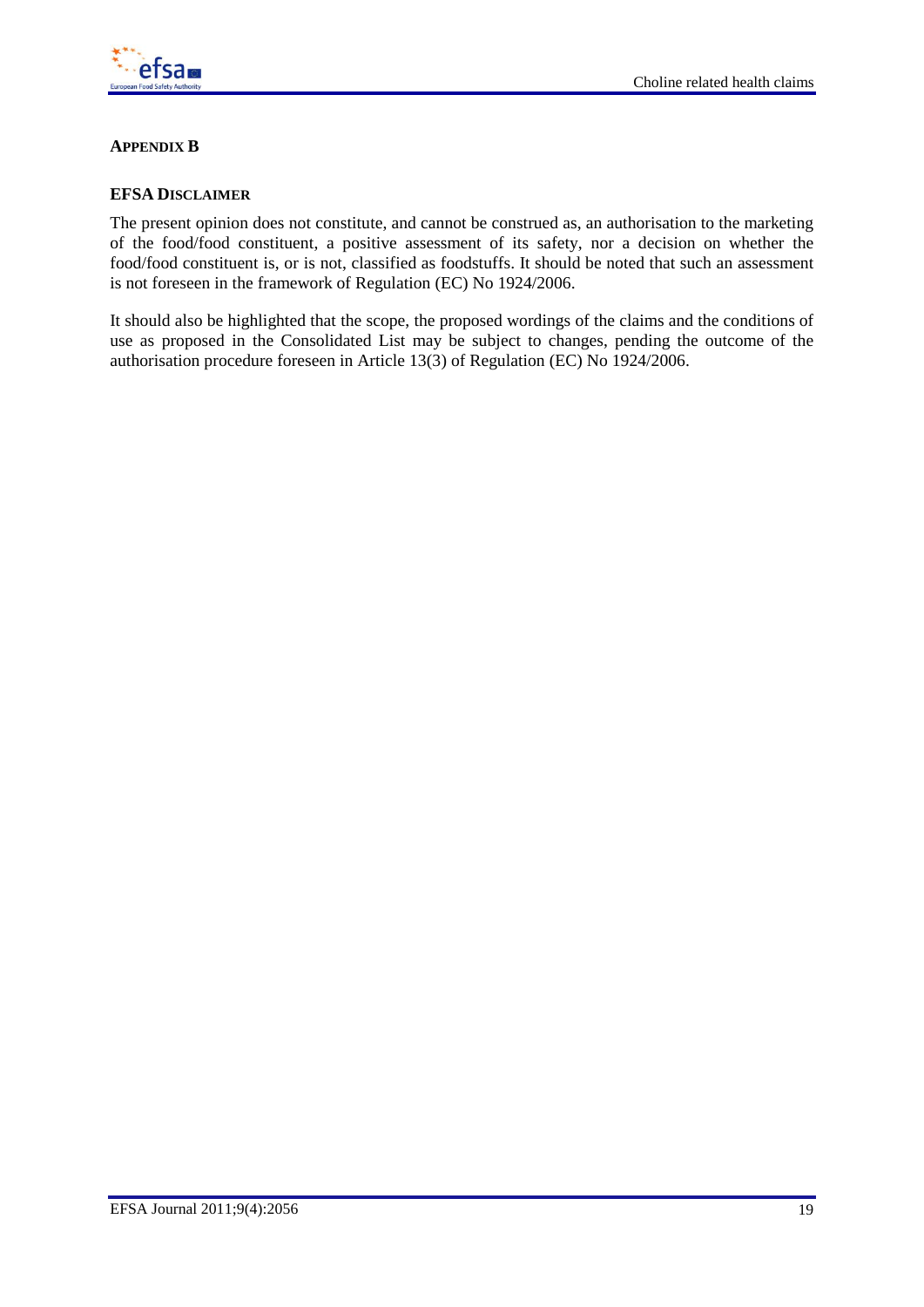



## **APPENDIX C**

Table 1. Main entry health claims related to choline, including conditions of use from similar claims, as proposed in the Consolidated List.

| ID   | <b>Food or Food constituent</b>                                                                                                                                                                                                                                                       | <b>Health Relationship</b>                                                                                                                                    | <b>Proposed wording</b>                                                                                                                                                                |  |  |
|------|---------------------------------------------------------------------------------------------------------------------------------------------------------------------------------------------------------------------------------------------------------------------------------------|---------------------------------------------------------------------------------------------------------------------------------------------------------------|----------------------------------------------------------------------------------------------------------------------------------------------------------------------------------------|--|--|
| 1501 | Choline                                                                                                                                                                                                                                                                               | Maintaining healthy liver<br>functioning.                                                                                                                     | Choline, as a component of<br>phosphatidylcholine, aids in fat<br>transport away from the liver,<br>thereby maintaining healthy<br>liver functioning."<br>"Choline helps transport fat |  |  |
|      |                                                                                                                                                                                                                                                                                       |                                                                                                                                                               | away from the liver, thereby<br>maintaining healthy liver<br>functioning."                                                                                                             |  |  |
|      |                                                                                                                                                                                                                                                                                       |                                                                                                                                                               | "Adequate choline intakes help<br>maintain healthy liver<br>functioning."                                                                                                              |  |  |
|      |                                                                                                                                                                                                                                                                                       |                                                                                                                                                               | "An adequate choline intake<br>helps maintain a healthy liver."                                                                                                                        |  |  |
|      | <b>Conditions of use</b>                                                                                                                                                                                                                                                              |                                                                                                                                                               |                                                                                                                                                                                        |  |  |
|      | The product must contain at least 15% of the AI (AI for adult males and females varies is<br>550 and 425 mg/day, respectively). To also present a statement that excess choline<br>consumption $(=3.5 \text{ g/day})$ , may be associated with hypotension and/or a fishy body odour. |                                                                                                                                                               |                                                                                                                                                                                        |  |  |
|      | Tages dosis $>$ 50 mg.                                                                                                                                                                                                                                                                |                                                                                                                                                               |                                                                                                                                                                                        |  |  |
| ID   | <b>Food or Food constituent</b>                                                                                                                                                                                                                                                       | <b>Health Relationship</b>                                                                                                                                    | <b>Proposed wording</b>                                                                                                                                                                |  |  |
| 1502 | Choline                                                                                                                                                                                                                                                                               | Cognitive, memory<br>functioning Neurological<br>functioning                                                                                                  | Choline supports normal<br>neurological functioning.<br>Choline supports nerve impulse                                                                                                 |  |  |
|      |                                                                                                                                                                                                                                                                                       | <b>Clarification</b> provided                                                                                                                                 | transmission.                                                                                                                                                                          |  |  |
|      |                                                                                                                                                                                                                                                                                       | Neurological/cognitive/me<br>mory functioning/better                                                                                                          | Choline supports cognitive<br>functioning.                                                                                                                                             |  |  |
|      |                                                                                                                                                                                                                                                                                       | brain performance by<br>taking part in nerve<br>impulse transmission,<br>constituent of<br>neurotransmitters.<br>Improves memory.<br>Improves learning skills | Choline helps maintain memory<br>and brain function.                                                                                                                                   |  |  |
|      |                                                                                                                                                                                                                                                                                       | and concentration.                                                                                                                                            |                                                                                                                                                                                        |  |  |
|      |                                                                                                                                                                                                                                                                                       | Prevention of degenerative<br>processess in the central<br>nervous system.                                                                                    |                                                                                                                                                                                        |  |  |
|      |                                                                                                                                                                                                                                                                                       |                                                                                                                                                               |                                                                                                                                                                                        |  |  |
|      | Sportler-Tagesdosis Cholin: 100 mg                                                                                                                                                                                                                                                    |                                                                                                                                                               |                                                                                                                                                                                        |  |  |
|      | 45 mg; (15% of the lower therapeutic dose 300 mg). (see PDR for Nutritional Suppl. page                                                                                                                                                                                               |                                                                                                                                                               |                                                                                                                                                                                        |  |  |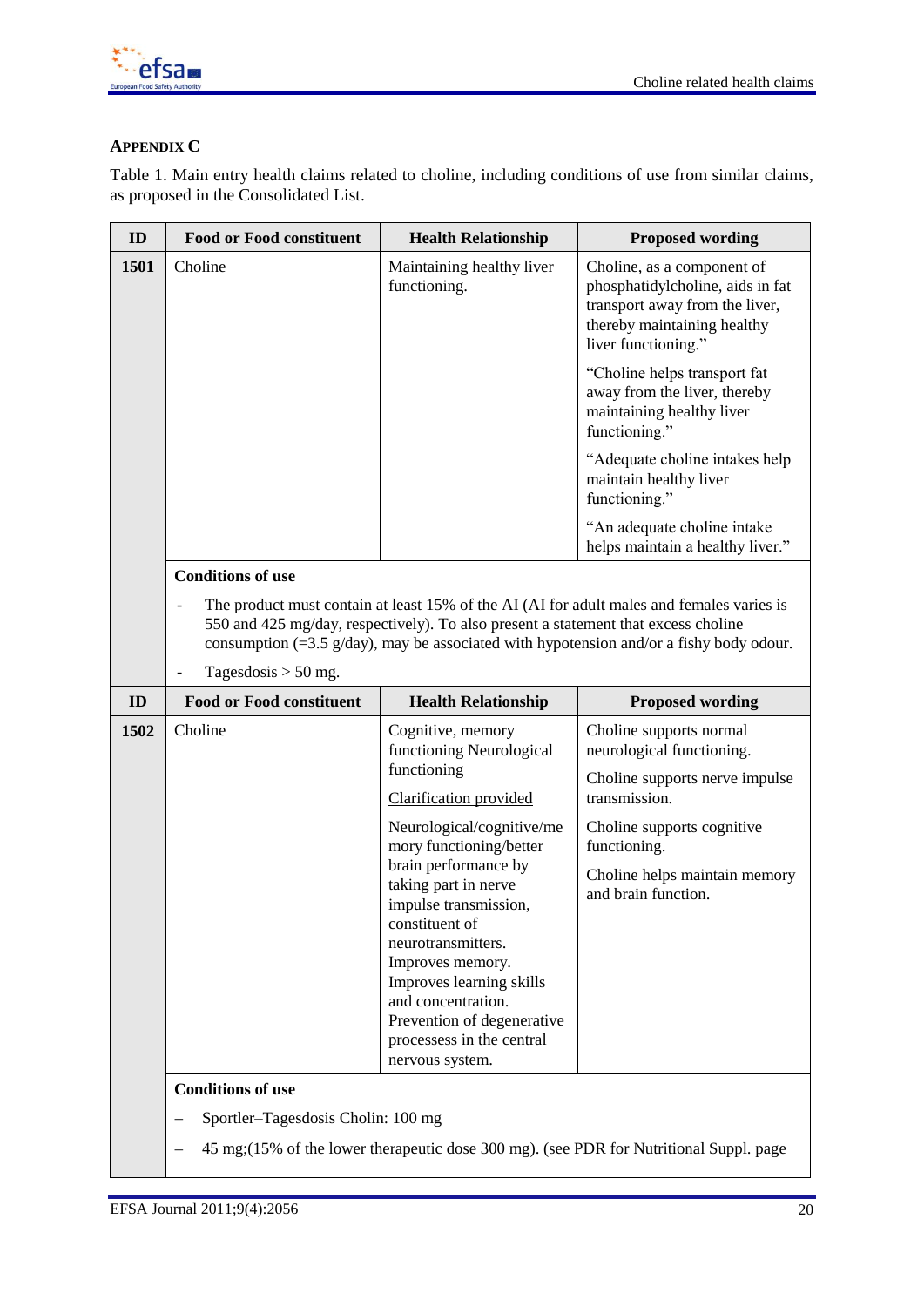

|      | $90.$ ;                                                                                                                                                                                                                                                                                                 |                                                                                                                                                                                                                                                                                                                                                                                                                                                                                                                             |                                                                                 |  |  |
|------|---------------------------------------------------------------------------------------------------------------------------------------------------------------------------------------------------------------------------------------------------------------------------------------------------------|-----------------------------------------------------------------------------------------------------------------------------------------------------------------------------------------------------------------------------------------------------------------------------------------------------------------------------------------------------------------------------------------------------------------------------------------------------------------------------------------------------------------------------|---------------------------------------------------------------------------------|--|--|
|      | The product must contain at least 15% of the AI (AI for adult males and females varies is<br>550 and 425 mg/day, respectively). To also present a statement that excess choline<br>consumption $(=3.5 \text{ g/day})$ , may be associated with hypotension and/or a fishy body.                         |                                                                                                                                                                                                                                                                                                                                                                                                                                                                                                                             |                                                                                 |  |  |
|      | Minimum 20 mg dziennie                                                                                                                                                                                                                                                                                  |                                                                                                                                                                                                                                                                                                                                                                                                                                                                                                                             |                                                                                 |  |  |
|      | <b>Comments from Member States</b>                                                                                                                                                                                                                                                                      |                                                                                                                                                                                                                                                                                                                                                                                                                                                                                                                             |                                                                                 |  |  |
|      | HU Comments: EFSA has accepted similar relationships, under HR_ID 710, 1631, 1983<br>without comment.                                                                                                                                                                                                   |                                                                                                                                                                                                                                                                                                                                                                                                                                                                                                                             |                                                                                 |  |  |
| ID   | <b>Food or Food constituent</b>                                                                                                                                                                                                                                                                         | <b>Health Relationship</b>                                                                                                                                                                                                                                                                                                                                                                                                                                                                                                  | <b>Proposed wording</b>                                                         |  |  |
| 1503 | Choline                                                                                                                                                                                                                                                                                                 | Development                                                                                                                                                                                                                                                                                                                                                                                                                                                                                                                 | Choline is essential for normal                                                 |  |  |
|      |                                                                                                                                                                                                                                                                                                         | <b>Clarification</b> provided                                                                                                                                                                                                                                                                                                                                                                                                                                                                                               | development, particular of brain<br>and nervous system                          |  |  |
|      |                                                                                                                                                                                                                                                                                                         | Essential for brain and<br>nervous system function.<br>Stimulates development of<br>central nervous system and<br>improves memory.<br>(Choline is an essential<br>nutrient, closely linked to<br>the B-vitamins complex.<br>Despite the fact that<br>humans can synthesize it in<br>small amounts, choline<br>must be consumed in the<br>diet to maintain health. As<br>such, it must be considered<br>an essential nutrient and it<br>is therefore considered<br>essential" for all functions<br>in which it participates) |                                                                                 |  |  |
|      | <b>Conditions of use</b>                                                                                                                                                                                                                                                                                |                                                                                                                                                                                                                                                                                                                                                                                                                                                                                                                             |                                                                                 |  |  |
|      | 20 mg per day                                                                                                                                                                                                                                                                                           |                                                                                                                                                                                                                                                                                                                                                                                                                                                                                                                             |                                                                                 |  |  |
|      | Amount of consumption: 20 Milligramm (mg)/Tag<br>$\overline{\phantom{m}}$                                                                                                                                                                                                                               |                                                                                                                                                                                                                                                                                                                                                                                                                                                                                                                             |                                                                                 |  |  |
|      | Only for products with at least 20 mg                                                                                                                                                                                                                                                                   |                                                                                                                                                                                                                                                                                                                                                                                                                                                                                                                             |                                                                                 |  |  |
| ID   | <b>Food or Food constituent</b>                                                                                                                                                                                                                                                                         | <b>Health Relationship</b>                                                                                                                                                                                                                                                                                                                                                                                                                                                                                                  | <b>Proposed wording</b>                                                         |  |  |
| 3090 | Choline                                                                                                                                                                                                                                                                                                 | Reduction in homocysteine<br>levels                                                                                                                                                                                                                                                                                                                                                                                                                                                                                         | Choline supports a healthy heart.<br>Choline supports cardiovascular<br>health. |  |  |
|      | <b>Conditions of use</b>                                                                                                                                                                                                                                                                                |                                                                                                                                                                                                                                                                                                                                                                                                                                                                                                                             |                                                                                 |  |  |
|      | The product must contain at least 15% of the AI (AI for adult males and females varies is<br>$\overline{a}$<br>550 and 425 mg/day, respectively). To also present a statement that excess choline<br>consumption $(=3.5 \text{ g/day})$ , may be associated with hypotension and/or a fishy body odour. |                                                                                                                                                                                                                                                                                                                                                                                                                                                                                                                             |                                                                                 |  |  |
| ID   | <b>Food or Food constituent</b>                                                                                                                                                                                                                                                                         | <b>Health Relationship</b>                                                                                                                                                                                                                                                                                                                                                                                                                                                                                                  | <b>Proposed wording</b>                                                         |  |  |
| 3186 | Choline                                                                                                                                                                                                                                                                                                 | Choline is needed for lipids<br>metabolism.                                                                                                                                                                                                                                                                                                                                                                                                                                                                                 | Choline improves body<br>metabolism.                                            |  |  |
|      | <b>Conditions of use</b>                                                                                                                                                                                                                                                                                |                                                                                                                                                                                                                                                                                                                                                                                                                                                                                                                             |                                                                                 |  |  |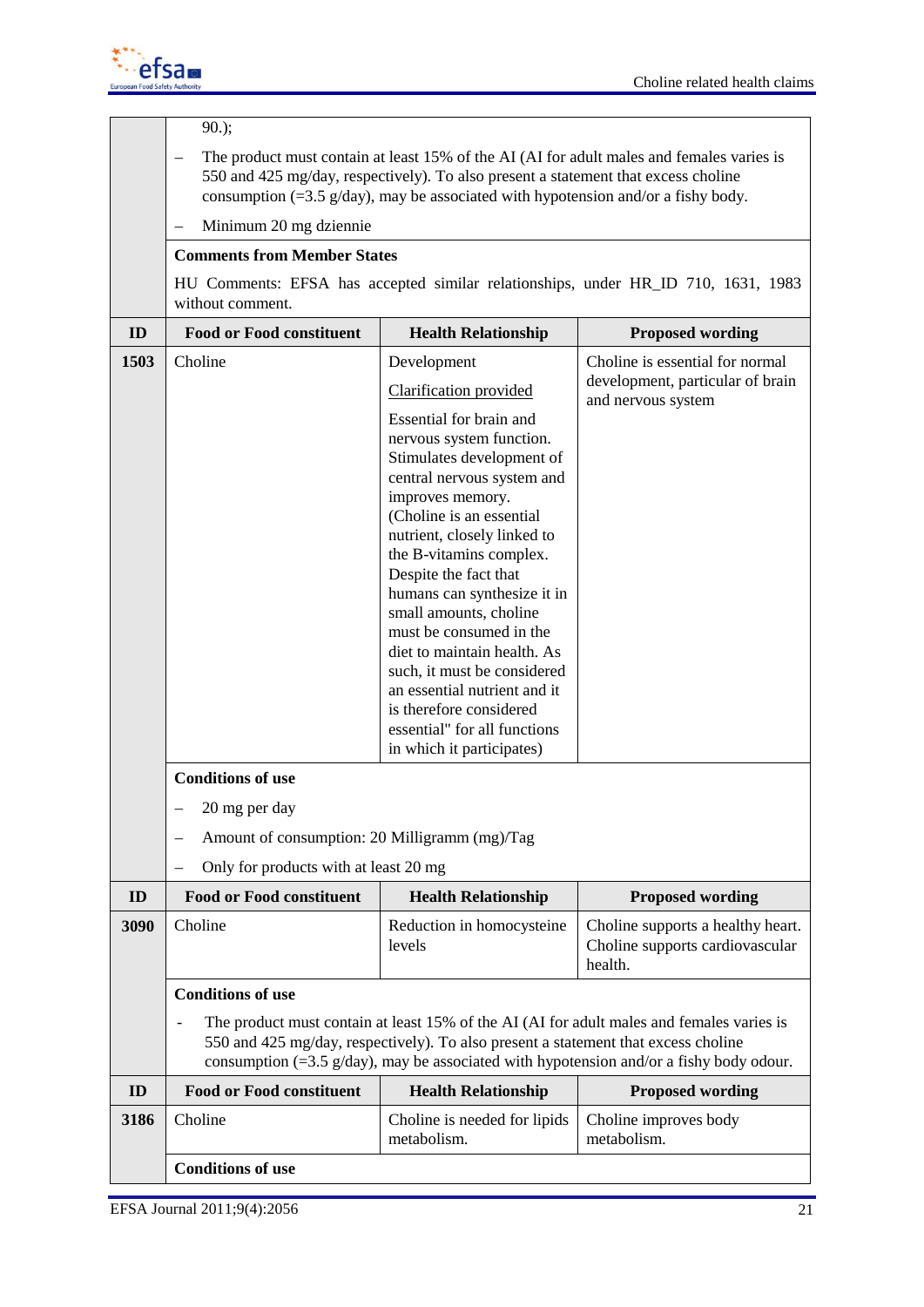

|  |  | Twice a day 202,6 mg |  |
|--|--|----------------------|--|
|--|--|----------------------|--|